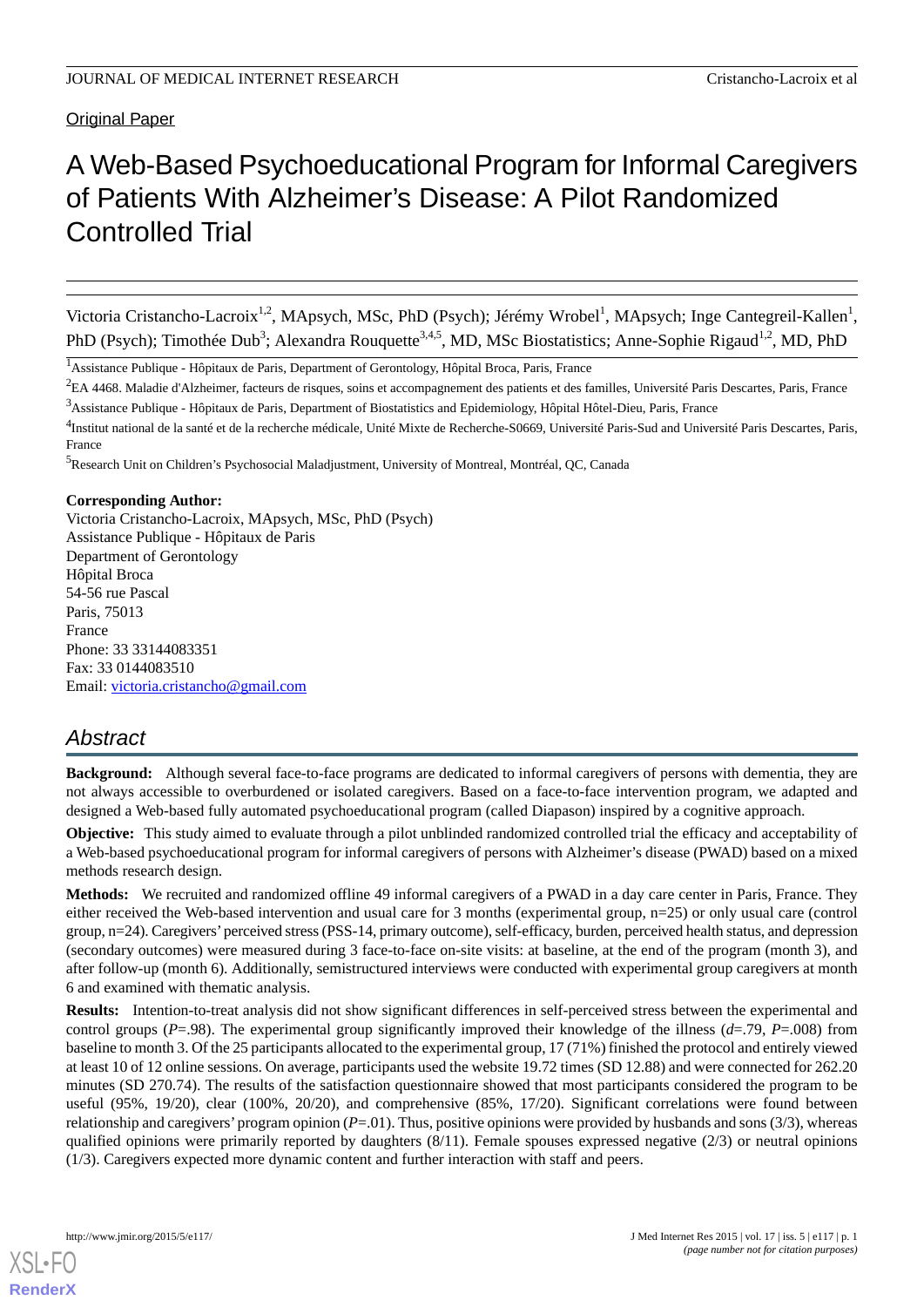**Conclusions:** In this study, quantitative results were inconclusive owing to small sample size. Qualitative results indicated/showed little acceptance of the program and high expectations from caregivers. Caregivers did not rule out their interest in this kind of intervention provided that it met their needs. More dynamic, personalized, and social interventions are desirable. Our recruitment issues pointed out the necessity of in-depth studies about caregivers' help-seeking behaviors and readiness factors.

**Trial Registration:** Clinicaltrials.gov NCT01430286; http://clinicaltrials.gov/ct2/show/NCT01430286 (Archived by WebCite at http://www.webcitation/6KxHaRspL).

*(J Med Internet Res 2015;17(5):e117)* doi:  $10.2196/$ *jmir.3717* 

#### **KEYWORDS**

family caregivers; psychological education; eHealth; Alzheimer disease; emotional stress; qualitative research; Internet; randomized controlled trials

## *Introduction*

Due to the worldwide aging population, the number of persons with dementia (35.6 million currently) is expected to double by 2030. The socioeconomic consequences of this rapid rise and the absence of an effective pharmacotherapy have positioned dementia as a major public health concern in recent years [[1\]](#page-11-0). The Alzheimer's Association reported that in 2012 more than 15 million caregivers provided an estimated 17.5 billion hours of unpaid care, representing US \$216 billion [[2\]](#page-12-0). Today, the majority of persons with Alzheimer's disease (PWAD) living at home are cared for by their spouses, children, or friends [[3\]](#page-12-1). Nevertheless, the amount of time dedicated to their relative, the physical efforts, and the strong emotional involvement associated with caregiving may induce chronic stress in caregivers and weaken their physical and mental health [\[4-](#page-12-2)[7\]](#page-12-3). Such repercussions can also negatively affect other areas of their lives (eg, professional or social) [[8\]](#page-12-4).

Various nonpharmacological intervention programs for caregivers are available on-site (ie, [[9,](#page-12-5)[10](#page-12-6)]). Nevertheless, some caregivers are not willing or available to attend a face-to-face program due to a lack of respite, the distance, or owing to care-recipients' behavioral or physical problems. For them, technology-based programs may represent an interesting complementary strategy to regular care management [\[11](#page-12-7),[12\]](#page-12-8).

Based on a face-to-face psychoeducational program [[13\]](#page-12-9), we adapted and developed the Diapason program, based on a user-centered design, including a proof of concept and 2 usability tests [[14\]](#page-12-10). Although other recent Internet-based programs have been tested  $[15,16]$  $[15,16]$  $[15,16]$  $[15,16]$ , to our knowledge, the use of mixed research methods still remains rare in randomized controlled trials (RCTs) [[17](#page-12-13)]. Yet, including qualitative analysis in the evaluation of these programs may improve results interpretation, help "trialists" become more sensitive to individual differences, and save money "by steering researchers toward interventions more likely to be effective in future trials" [[18\]](#page-12-14).

The main aim of this pilot RCT was to evaluate the impact of the Diapason program on caregivers' perceived stress. We hypothesized that this program offering information, skills training, and a forum for caregivers would significantly reduce their perceived stress and burden, and enhance caregivers' self-efficacy, self-perceived health, and self-perceived knowledge about the disease. Qualitative analyses would

 $XS$  $\cdot$ FC **[RenderX](http://www.renderx.com/)** facilitate the identification of subgroups benefiting from the program and would guide us to improve content and methods to evaluate this type of intervention.

## *Methods*

#### **Study Design**

We carried out an unblinded monocentric pilot RCT (NCT01430286) between 2011 and 2014 in a day care center geriatric unit (Paris, France). Informed consent was obtained before participation. French ethical CPP approved this protocol in July 2011. The in-depth description of the protocol study has been reported elsewhere [\[19](#page-12-15)].

#### **Recruitment and Participants**

The recruitment strategy included flyers and posters placed in the hospital. During the consultations, geriatricians proposed this protocol to caregivers of PWAD. The caregivers interested in the study filled out a contact form. Then a psychologist provided them with the information form, confirmed inclusion criteria, and collected the signed informed consent.

Eligible participants were required to be French-speaking caregivers of community-dwelling PWAD who met the criteria of the *Diagnostic and Statistical Manual of Mental Disorders*, 4th Edition [\[20](#page-12-16)]. Caregivers had to spend at least 4 hours per week with their relative, be aged 18 years or older, scored 12 or more on the Perceived Stress Scale (PSS-14), and to have access to a computer with Internet connection. Professional caregivers were ineligible.

Based on the literature, a 6-point difference on PSS-14 was expected between the experimental and control groups at 3 months [\[21](#page-12-17)]. With an assumed SD of 9, 40 participants per group needed to be included to detect this difference with an 80% power (Cronbach alpha=.05; 2-tailed).

#### **Intervention**

The Diapason program [[22\]](#page-12-18) was delivered in a free, password-protected, fully automated website to be used in an individual fashion, at home, by the caregivers. The program's content was based on cognitive theories of stress, a literature review [[23\]](#page-12-19), and the results of a study conducted by our team [[13\]](#page-12-9). In the latter, caregivers who improved their understanding of cognitive and behavioral symptoms reported feeling less stressed. Furthermore, caregivers with a perceived personal time restriction or poor social support suffer more stress, burden,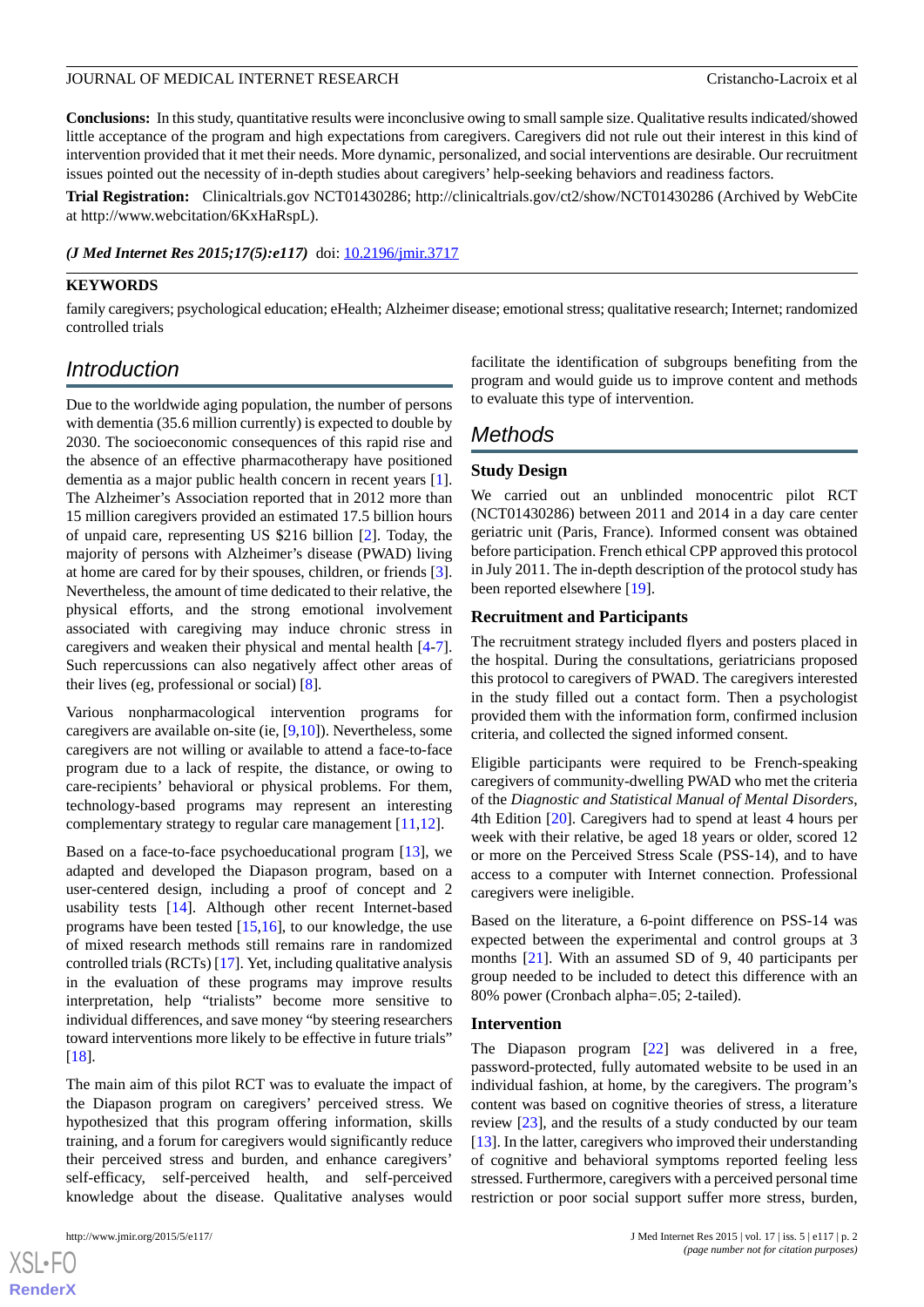and depression [\[24](#page-13-0),[25\]](#page-13-1). Consequently, our intervention targeted (1) caregivers' beliefs about the illness and the caregiving role, (2) caregivers' skills to manage daily life difficulties, and (3) caregivers' social support and help-seeking behavior to obtain respite or financial support, and to meet and discuss with peers through a forum. Twelve thematic sessions were sequentially and weekly unblocked once the previous one was entirely viewed (see layout in [Figure 1](#page-3-0)). Owing to the variability of behavioral and psychological symptoms depending on the type of dementia and the important impact of some of them on

caregivers' stress (eg, hallucinations, delusions), only Alzheimer's disease was targeted by this program.

Each session included theoretical and practical information, videos of health professionals, and a practice guide for applying the session's content in real life. The length of the intervention was 3 months, with each weekly session lasting 15 to 30 minutes on average, but there was no time limit and the participants could access different website sections (eg, relaxation training, forum) for as long as they wished at any time. The program content is summarized in [Textbox 1](#page-2-0).

<span id="page-2-0"></span>**Textbox 1.** Overview of Diapason program contents.

#### Weekly Sessions

One session per week had to be entirely viewed at least once to unblock the next session

Session 1. Caregiver stress: this session presents a definition of stress, its causes and consequences on caregivers, the risk factors for chronic stress, and the mechanisms and effects of relaxation (includes a link to the relaxation training in the Diapason website), as well as strategies for managing stress underlining the importance of looking for respite.

Session 2. Understanding the disease: in this session, the Alzheimer's disease diagnosis procedure, the symptoms, the progression of the illness, and the consequences on daily life activities for persons with Alzheimer's disease (PWAD) are explained.

Session 3. Maintaining the loved ones' autonomy: this session presents the reasons and strategies to involve loved ones in the process of care in order to stimulate the preserved functions and compensate for the lost ones. The session underlines the importance of maintaining the self-esteem of PWAD.

Session 4. Understanding their reactions: in this session, the most frequent behavioral and psychological symptoms of dementia (BPSD) and their characteristics are succinctly described and illustrated by examples from daily life. The contextual and intrinsic factors that might be associated with them are also described.

Session 5. Coping with behavioral and emotional troubles: this session presents practical advice on how to cope vis-à-vis the BPSD described in the previous session.

Session 6. Communicating with loved ones: this session includes the description of the most frequent language troubles and the strategies to modulate and adapt communication to the preserved skills of PWAD.

Session 7. Improving their daily lives: this session presents strategies to facilitate the performance of activities that become difficult or impossible to execute due to apraxia, illustrating them with examples adapted to daily life.

Session 8. Avoiding falls: the session includes practical advice for maintaining and stimulating the relative's balance and actions to adopt in the event of a fall. In addition, various actions are described to adapt the relative's home.

Session 9. Pharmacological and nonpharmacological interventions: this session includes a brief presentation of different interventions available for caregivers in France with pharmacological treatment as well as cognitive and psychological support.

Session 10. Social and financial support: this session presents the different stakeholders and services that may help caregivers in their daily life. The financial and social support provided by the French government is also overviewed.

Session 11. About the future: this session provides caregivers with information about the role of disease progression anticipation, inviting them to try and foresee solutions keeping a prospective vision, encouraging them to look for further sources of information, and social support to reduce the uncertainty of caregiving situations.

Session 12. In a nutshell: the last session encompasses a summary of the Diapason program, emphasizing the acceptance of support and help and the importance of obtaining more information to anticipate and avoid stressful circumstances.

Additionally the website contains other sections that can be consulted at any time.

Relaxation training: guidelines for learning relaxation as well as 2 videos for the modeling of Schultz's Autogenic Training and Jacobson's method.

Life Stories: stories about 4 couples, based on testimonials of caregivers, in which difficult situations are illustrated and possible solutions to manage them are discussed (eg, apathy of patient, caregivers' isolation).

Glossary: a glossary for technical words (eg, neuropsychological assessment, aphasia)

Stimulation: practical activities to stimulate autonomy and share pleasant activities with the relatives in daily life.

Forum: a private and anonymous forum to interact with peers, to express their concerns, discuss solutions to daily problems, and share their feelings and experiences. The participants use nicknames to protect their privacy. A clinical psychologist participates in the discussions if necessary (ie, avoiding aggressive or inappropriate comments).

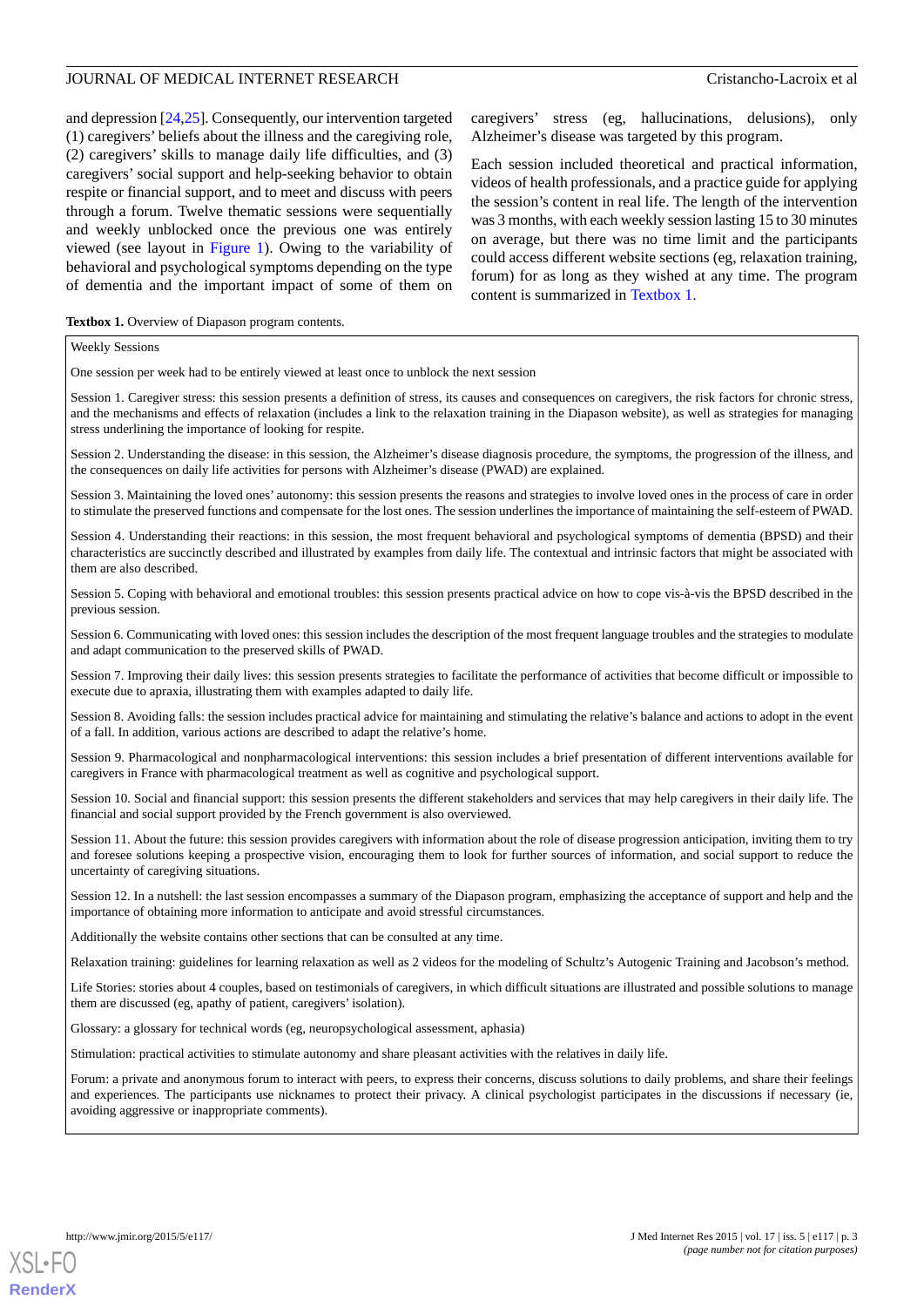<span id="page-3-0"></span>Figure 1. Layout of the Diapason program and process for viewing weekly sessions.



#### **Procedure**

Participants were recruited and randomized offline in 2 parallel groups based on a computer-generated randomization list using blocking and stratification by sex and relationship (spouses vs nonspouses).

The experimental group participants received at baseline a 10-minute training session on how to use the website, a log-in and password, a printed version of the user's manual, and a notebook to write personal ideas about their application of the program's content. Each week, participants had to read through an entire thematic session and fill out a printed satisfaction questionnaire. Other website sections (eg, relaxation training, forum) were available but not mandatory to complete the program. No modification regarding methodology, program content (except for forum discussions), or the website was done during the course of the study.

The control and experimental group participants received usual care, in which they were provided with information about the illness during their semiannual follow-up with their geriatrician. The control group participants were given access to the Diapason program at the end of their participation. All participants were

[XSL](http://www.w3.org/Style/XSL)•FO **[RenderX](http://www.renderx.com/)**

advised to look for additional help if necessary and were asked to inform the researcher about it.

An individual face-to-face assessment was conducted at the Broca hospital by research psychologists (VCL or JW) at baseline, at the end of the program (at month 3), and after 3 months of follow-up (at month 6). Each 90-minute assessment visit consisted of a structured interview, standardized questionnaires, and visual analog scales (VAS). Additionally, experimental group volunteers participated in an optional one-to-one semistructured interview at the 3-month follow-up.

#### **Measures**

Based on a cognitive approach inspired by Lazarus and Folkman's [[26\]](#page-13-2) stress and coping theory and Bandura's [\[27](#page-13-3)] self-efficacy model, we hypothesized the program would have a direct impact on perceived stress levels, self-efficacy, and burden, and may influence depression and self-perceived health status.

To evaluate the perceived stress of caregivers (primary outcome), we used the 14-item Perceived Stress Scale (PSS-14) [[28\]](#page-13-4). The total score ranges from 0 to 56, higher scores representing higher stress levels. In order to target the caregiving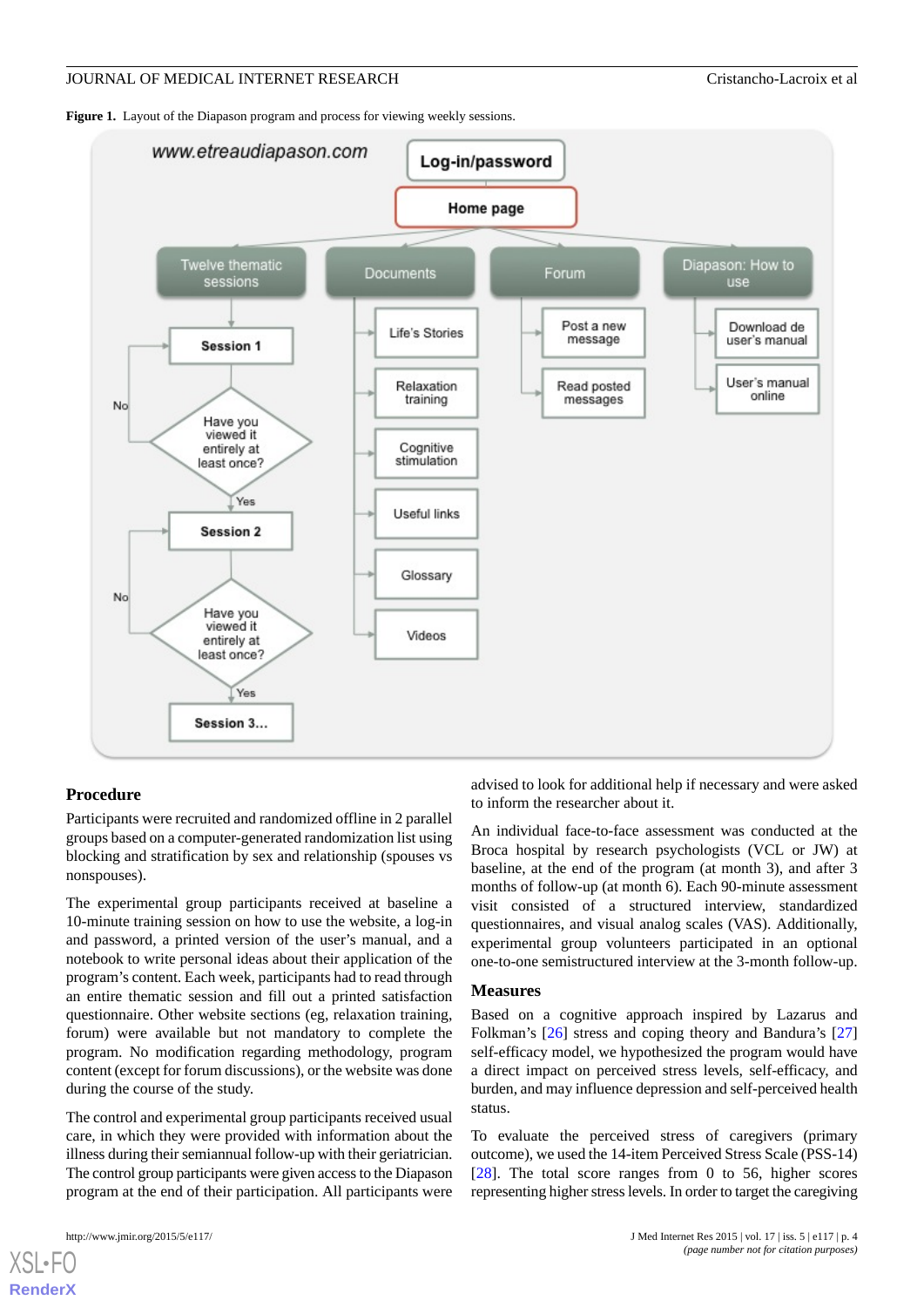stress, we adapted the instruction by proceeding with heteroevaluation and adding the following underlined text: "This scale asks you about your feelings and thoughts about your experience with your relative during the last 4 weeks."

The secondary outcomes were:

- 1. Self-efficacy measured by the Revised Scale for Caregiving Self-Efficacy (RSCS) [[29\]](#page-13-5), which distinguishes 3 self-efficacy domains: obtaining respite, responding to disruptive behavior, and controlling upsetting thoughts. Scores in each domain range from 0 to 100, higher scores indicating a higher degree of confidence for each situation.
- 2. Perception and reaction to cognitive or behavioral symptoms of PWAD were evaluated with the Revised Memory and Behavior Problems Checklist (RMBPC) [[30\]](#page-13-6). This instrument rates 24 problems on 2 scales. They evaluate (5-point scale) frequency and caregiver's bother or strain for each problem. A global score ranging from 0 to 4 was calculated for both scales. Higher scores indicate higher frequency or higher emotional effects.
- 3. Subjective burden was evaluated with the French version of the Zarit Burden Interview [\[31](#page-13-7)]. The total score ranges from 0 to 88, a higher score meaning a higher burden level.
- 4. Depressive symptoms were measured with the second version of the Beck Depression Inventory (BDI-II) [\[32](#page-13-8)] including 21 items with a total score range from 0 to 63. Higher scores indicate higher levels of depressive symptoms.
- 5. Self-perceived health was measured with the French version of the Nottingham Health Profile (NHP) [\[33](#page-13-9)]. We analyzed social isolation, emotional reactions, and sleep quality subscores and rated each from 0 to 100, which provided a percentage of the perceived illness impact.

At each visit, we collected information on caregiving variables (structured questionnaire). On the 4 VAS, caregivers evaluated their current levels (from 0=low to 100=high) of (1) knowledge about Alzheimer's disease, (2) overall stress, (3) self-efficacy for coping with the illness, and (4) the caregivers-PWAD relationship quality.

Web metrics (session length and rate of visits) were collected for each experimental group participant automatically and anonymously. Participants completed a weekly satisfaction questionnaire focused on utility, clarity, and comprehensiveness (5-point Likert scale). They rated from 0 to 100 the applicability and positive emotional impact of each session and reported their opinion of the program (open-ended question). At the end of their participation, we proposed a semistructured interview exploring their opinion of the program.

Concerning the PWAD, we collected at baseline the Mini-Mental State Examination (MMSE) [\[34\]](#page-13-10) from the medical record and Instrumental Activities of Daily Living (IADL [\[35](#page-13-11)]) and the date of symptom onset (reported by the caregiver).

#### **Data Analysis**

All available data at baseline were analyzed by intention-to-treat analysis. Descriptive statistics (means and percentages) were calculated for caregivers' and PWAD's characteristics. Moreover, *t* tests (or Mann-Whitney tests) and Spearman or polyserial correlations were used to assess associations between variables. The missing data within each scale were treated according to the recommendations of the literature when available. Otherwise, simple mean imputation was used. The last observation carried forward method was used for participants who dropped out. After checking normality and homoscedasticity of primary outcome (PSS-14), we conducted an analysis of covariance (ANCOVA), controlling for regression to mean phenomenon and effects of potential confounders at baseline on primary outcome. All analyses were conducted using *R* Software for Windows (version 3.0.0).

Interviews and open-ended questions were concurrently analyzed by two trained psychologists (JW and VCL) following the thematic analysis method, using a semantic approach, driven by analytic interests and an essentialist/realist approach [\[36](#page-13-12)].

## *Results*

#### **Participants**

As summarized in the flowchart ([Figure 2\)](#page-6-0), of the caregivers met by the physicians, 129 were prescreened between December 2011 and August 2013. Among them, 40 did not meet inclusion criteria (ie, did not use the Internet, did not accept/know the diagnosis, were not available for 3 assessments at the hospital), 23 were unreachable, and 17 declined. After an 8-month recruitment extension, the main investigators (ASR and VCL) stopped recruitment (in total 20 months) because the rate of inclusions did not exceed 2 persons per month on average.

We randomized 49 participants. Of the 25 participants allocated to the experimental group, 17 (71%) finished the protocol and validated at least 10 of 12 online sessions. Four participants ended their participation in the study without withdrawing consent.

Demographics and other characteristics of participants are summarized in [Table 1.](#page-5-0) At baseline, the groups were imbalanced regarding the number of weekly hours of professional help and IADL and BDI-II scores. The PSS-14 scores were correlated with weekly professional help received  $(p=.33)$  and BDI-II scores ( $p = .49$ ), whereas the correlation with IADL scores was weak ( $ρ = -11$ ).

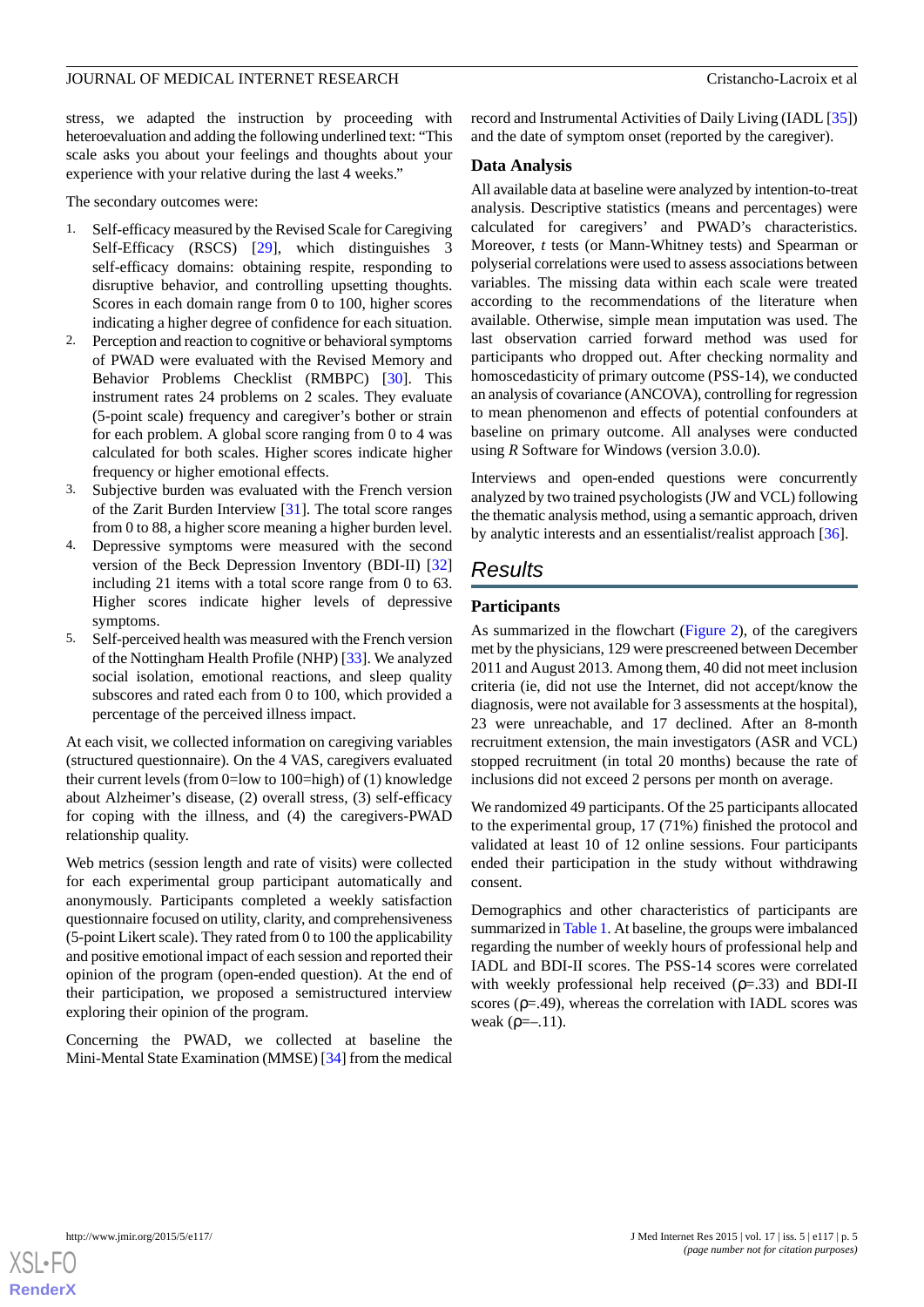<span id="page-5-0"></span>**Table 1.** Demographics and key characteristics at baseline by group (N=49).

| Characteristics                                                                                                           | Experimental group      | Control group         |
|---------------------------------------------------------------------------------------------------------------------------|-------------------------|-----------------------|
| Caregivers' characteristics, n                                                                                            | 25                      | 24                    |
| Caregiver age (years), mean (SD)                                                                                          | 64.2(10.3)              | 59.0 (12.4)           |
| Female caregiver, n (%)                                                                                                   | 16(64)                  | 16(67)                |
| Children of PWAD, $\frac{b}{n}$ (%)                                                                                       | 16(64)                  | 13 (54)               |
| High level of education, n (%)                                                                                            | 19(76)                  | 18(75)                |
| Middle level of education, $n$ $(\%)$                                                                                     | 6(24)                   | 3(12)                 |
| Living with the PWAD, $n$ $%$ )                                                                                           | 12(48)                  | 10(41)                |
| Visiting the PWAD daily, $n$ $(\%)$                                                                                       | 4(16)                   | 2(8)                  |
| Visiting the PWAD at least once per week, $n$ $(\%)$                                                                      | 9(36)                   | 9(38)                 |
| Psychological/psychiatric treatment, n (%)                                                                                | 3(12)                   | 2(8)                  |
| Psychotropic treatment, n (%)                                                                                             | 6(24)                   | 7(29)                 |
| Caregivers with at least another source of stress different to caregiving (eg, work,<br>relationship, family), $n$ $(\%)$ | 18 (72)                 | 14(56)                |
| Caregivers with $\geq 1$ professional help, <sup>c</sup> n (%)                                                            | 18 (72)                 | 18(75)                |
| Weekly hours of professional help, $d$ mean (SD)                                                                          | 26.7(28.7)              | 8.2(9.7)              |
| Suffering from a chronic pathology, n (%)                                                                                 | 9(36)                   | 8(33)                 |
| Patients' characteristics, n                                                                                              | 25                      | 24                    |
| Onset of symptoms (years), mean (SD), range                                                                               | 4.62 (3.53), 0.55-14.05 | $4.11(3), 0.39-12.03$ |
| MMSE, mean (SD)                                                                                                           | 18.5(5.4)               | 19.0(4.6)             |
| IADL scale, mean (SD)                                                                                                     | 0.6(0.8)                | 1.1(1.1)              |

<sup>a</sup> IADL: Instrumental Activities of Daily Living; MMSE: Mini-Mental State Examination; PWAD: persons with Alzheimer's disease.

<sup>b</sup> Two participants were not children or spouses (1 daughter-in-law and 1 friend).

<sup>c</sup> Professional help=housekeeper, nurse, day care, meal delivery.

<sup>d</sup> Among caregivers receiving respite help.

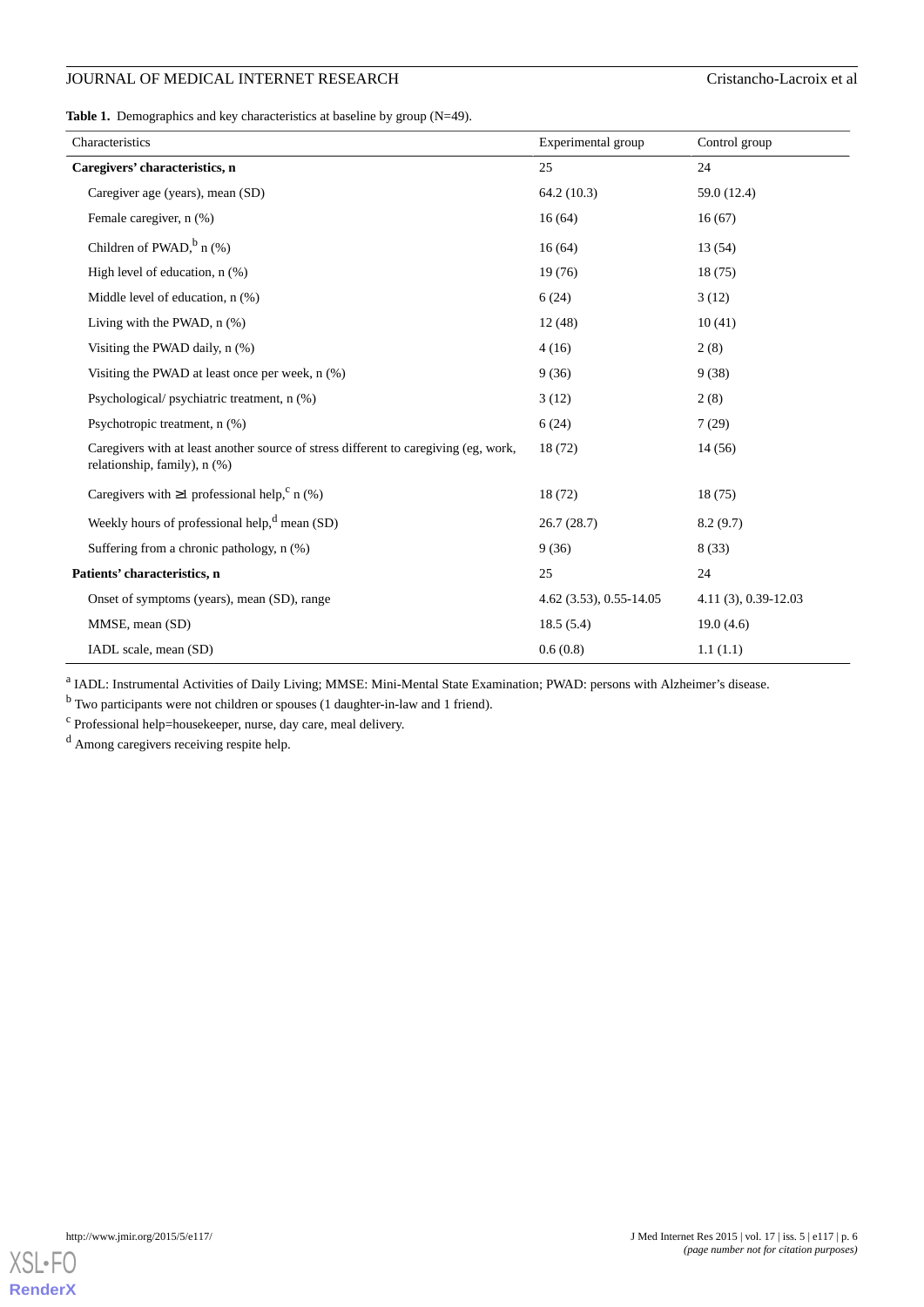<span id="page-6-0"></span>Figure 2. Flowchart of the Diapason pilot randomized controlled trial.



#### **Primary Outcome: Self-Perceived Stress**

Mann-Whitney tests did not show significant differences between the experimental and control groups over time ([Table](#page-7-0) [2\)](#page-7-0). We conducted ANCOVA with the PSS-14 at month 3 as dependent variable and the PSS-14 at baseline, group, stratification factors (sex and relationship), and potential

confounders at baseline (BDI-II and professional help received) as independent variables. Only the PSS-14 at baseline (*P*<.001) and weekly help received (*P*=.01) were significantly associated with PSS-14 at month 3. Thus, no significant relationship was found with the intervention (*P*=.34). ANCOVA showed similar results when stratification factors were not included.

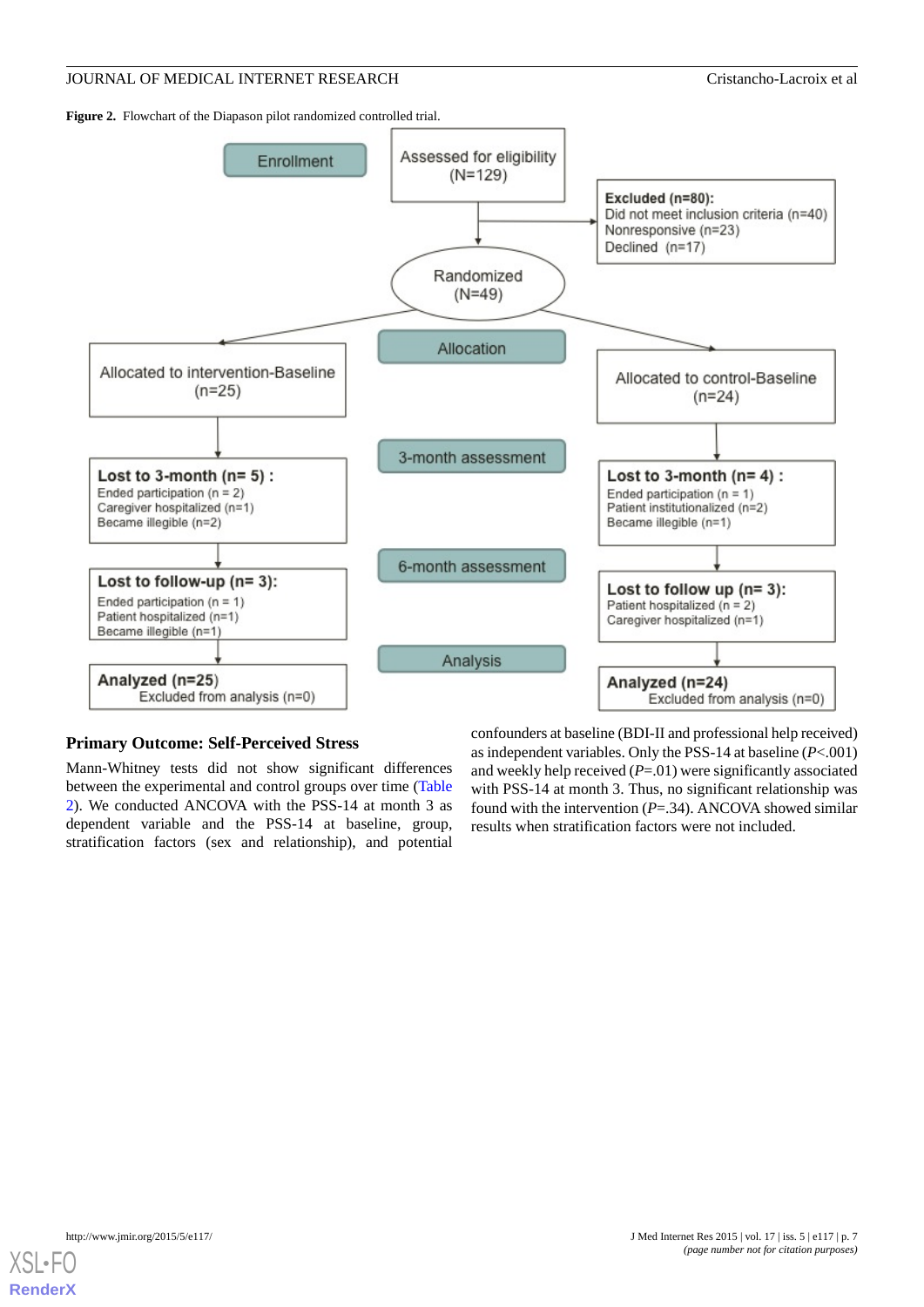<span id="page-7-0"></span>**Table 2.** Outcome measures (means and SDs) for assessments at baseline (M0), after intervention (M3), and at 6-month follow-up (M6) per group.

| Scales and subscores <sup>a</sup>    | Experimental, mean (SD) |                |                | Control, mean (SD) |                |                |                | P <sup>b</sup>    |      |
|--------------------------------------|-------------------------|----------------|----------------|--------------------|----------------|----------------|----------------|-------------------|------|
|                                      | M <sub>0</sub>          | M <sub>3</sub> | M <sub>6</sub> | Diff <sup>c</sup>  | M <sub>0</sub> | M <sub>3</sub> | M <sub>6</sub> | Diff <sup>c</sup> |      |
| <b>PSS-14</b>                        | 24.2(9.0)               | 23.7(9.2)      | 25.0(9.9)      | $-0.5(8.0)$        | 24.5(6.7)      | 23.8(6.2)      | 23.8(6.9)      | $-0.7(4.5)$       | .98  |
| <b>RSCS</b>                          |                         |                |                |                    |                |                |                |                   |      |
| Obtaining respite                    | 55.0(26.9)              | 51.7(29.3)     | 54.7 (30.6)    | $-3.3(18.3)$       | 49.2 (22.4)    | 48.9(26.8)     | 48.6(24.5)     | $-0.4(24.1)$      | > 99 |
| Responding to patients'<br>behaviors | 72.2(17.0)              | 69.0 (19.7)    | 71.5(23.1)     | $-3.2(14.1)$       | 66.3(18.2)     | 65.8(22.7)     | 68.4(15.3)     | $-0.5(15.5)$      | .52  |
| Controlling upsetting<br>thoughts    | 62.6(21.3)              | 63.2(19.7)     | 63.4(20.8)     | 0.5(17.0)          | 64.7(18.1)     | 66.3 (14.9)    | 64.0(13.7)     | 1.5(16.1)         | .83  |
| <b>RMBPC</b>                         |                         |                |                |                    |                |                |                |                   |      |
| Frequency                            | 1.6(0.5)                | 1.8(0.6)       | 1.8(0.6)       | 0.1(0.4)           | 1.5(0.6)       | 1.6(0.6)       | 1.6(0.7)       | 0.0(0.3)          | .72  |
| Reaction                             | 2.2(0.4)                | 2.2(0.6)       | 2.3(0.5)       | 0.0(0.4)           | 2.2(0.6)       | 2.1(0.6)       | 2.1(0.6)       | $-0.1(0.5)$       | .66  |
| <b>ZBI</b>                           | 38.0 (14.5)             | 38.3 (14.9)    | 39.6 (15.7)    | 0.3(6.6)           | 35.0 (15.0)    | 33.5(15.3)     | 34.8(15.9)     | $-1.5(6.1)$       | .74  |
| <b>BDI-II</b>                        | 11.2(10.1)              | 11.5(9.2)      | 12.4(11.6)     | 0.3(4.6)           | 9.0(7.4)       | 8.9(6.5)       | 8.8(7.2)       | $-0.1(2.7)$       | .56  |
| <b>NHP</b>                           |                         |                |                |                    |                |                |                |                   |      |
| Social isolation                     | 14.1(20.4)              | 15.9(21.7)     | 16.5(23.4)     | 1.9(9.7)           | 12.5(17.2)     | 15.5(19.9)     | 14.8(20.7)     | 3.0(14.9)         | .79  |
| Emotions                             | 20.6(22.4)              | 18.6 (18.09)   | 26.6(25.6)     | $-2.1(16.4)$       | 18.6(20.3)     | 19.0(19.5)     | 17.2(19.2)     | 0.4(12.9)         | .84  |
| Energy                               | 27.9(39.1)              | 25.3(33.6)     | 35.9(39.4)     | $-2.6(30.6)$       | 26.6(31.7)     | 38.5 (38.8)    | 35.6(41.6)     | 11.9(34.2)        | .22  |
| <b>VAS</b>                           |                         |                |                |                    |                |                |                |                   |      |
| Knowledge                            | 45.4(23.2)              | 59.2 (25.9)    | 58.6 (24.4)    | 13.8(15.1)         | 44.5(23.5)     | 44.4 (21.6)    | 51.7(18.8)     | $-0.0$ (17.4)     | .008 |
| Coping                               | 67.4(15.8)              | 67.6(13.3)     | 67.2(17.6)     | $-0.2(13.8)$       | 61.4(21.8)     | 61.4(15.7)     | 61.8(17.5)     | 0.0(16.5)         | .71  |
| <b>Stress</b>                        | 40.7(23.0)              | 48.6(24.3)     | 50.6(23.2)     | 7.9(23.8)          | 50.2(15.3)     | 46.7(16.7)     | 50.3(17.0)     | $-3.5(16.5)$      | .05  |
| QR                                   | 71.4(20.5)              | 73.8(21.5)     | 72.7(17.9)     | 2.4(13.5)          | 72.1(16.9)     | 69.0 (23.8)    | 69.3(18.0)     | $-3.0(19.5)$      | .36  |

<sup>a</sup> BDI-II: Beck Depression Inventory-second version; NHP: Nottingham Health Profile; PSS-14: self-perceived stress; QR: quality of relationship between caregiver and the patient; RMBPC: Revised Memory and Behavior Problem Checklist; RSCS: Revised Scale for Caregiving Self-Efficacy; VAS: visual analog scale; ZBI: Zarit Burden Interview.

 $b$  Comparing means differences (M3 – M0) of experimental and control groups by Mann-Whitney tests.

 $\rm^c$  Means difference (M3 – M0).

#### **Secondary Outcomes**

Only the VAS evaluating knowledge of the disease showed significant change at month 3 scored a high effect size (Cohen's *d*=.79, *P*=.008). Indeed, the experimental group scores increased by 13.8 points (SD 15.1), whereas the control group scores decreased by 0.04 points (SD 17.4) [\(Table 2\)](#page-7-0). However, no significant differences were found between the groups from baseline to month 6.

Only one user reported problems watching the videos (Flashplayer was not installed on computer) and another with little experience using the Internet could not use it unaided. The high scores on the weekly satisfaction questionnaire showed that nearly all participants considered Diapason topics to be useful (95%, 19/20), clear (100%, 20/20), and comprehensive (85%, 17/20). Topics describing strategies to maintain relatives' autonomy and coping skills with the PWAD's behavioral troubles fostered higher levels of positive emotional impact (mean 61.50, SD 22.83 and mean 61.90, SD 26.68, respectively). The most applicable session was focused on coping skills of the PWAD's behavioral troubles (mean 72.25, SD 15.22). In

[XSL](http://www.w3.org/Style/XSL)•FO **[RenderX](http://www.renderx.com/)**

contrast, the session describing caregiving stress factors and protectors received the lowest scores for positive emotional impact (mean 49.25, SD 21.75) and applicability (mean 61.00, SD 17.67).

On average, participants used the website 19.72 times (SD 12.88) and for 262.20 minutes (SD 270.74) during the first 3 months. The most frequently visited section was the forum (mean 24.86 times, SD 40.95), whereas only 10 messages and 10 answers were posted. Four spouses (45%) and 4 daughters (33%) visited the website 26 times or more (third quartile). No significant correlation was found between the PSS-14 score  $(M3-M0)$  and frequency ( $p=-.15$ ) or duration ( $p=-.05$ ) using the website. After month 3, connection times were near zero.

#### **Qualitative Analysis**

Thematic analysis on the participants' impressions underlined four trends: caregivers without a clear opinion toward the program (5/25, 20%) and those with a clearly positive (3/25, 12%), qualified (11/25, 44%) or negative (6/25, 24%) opinion. These trends were significantly associated to the relationship (Fisher's exact test, *P*=.01). Thus, most wives had a negative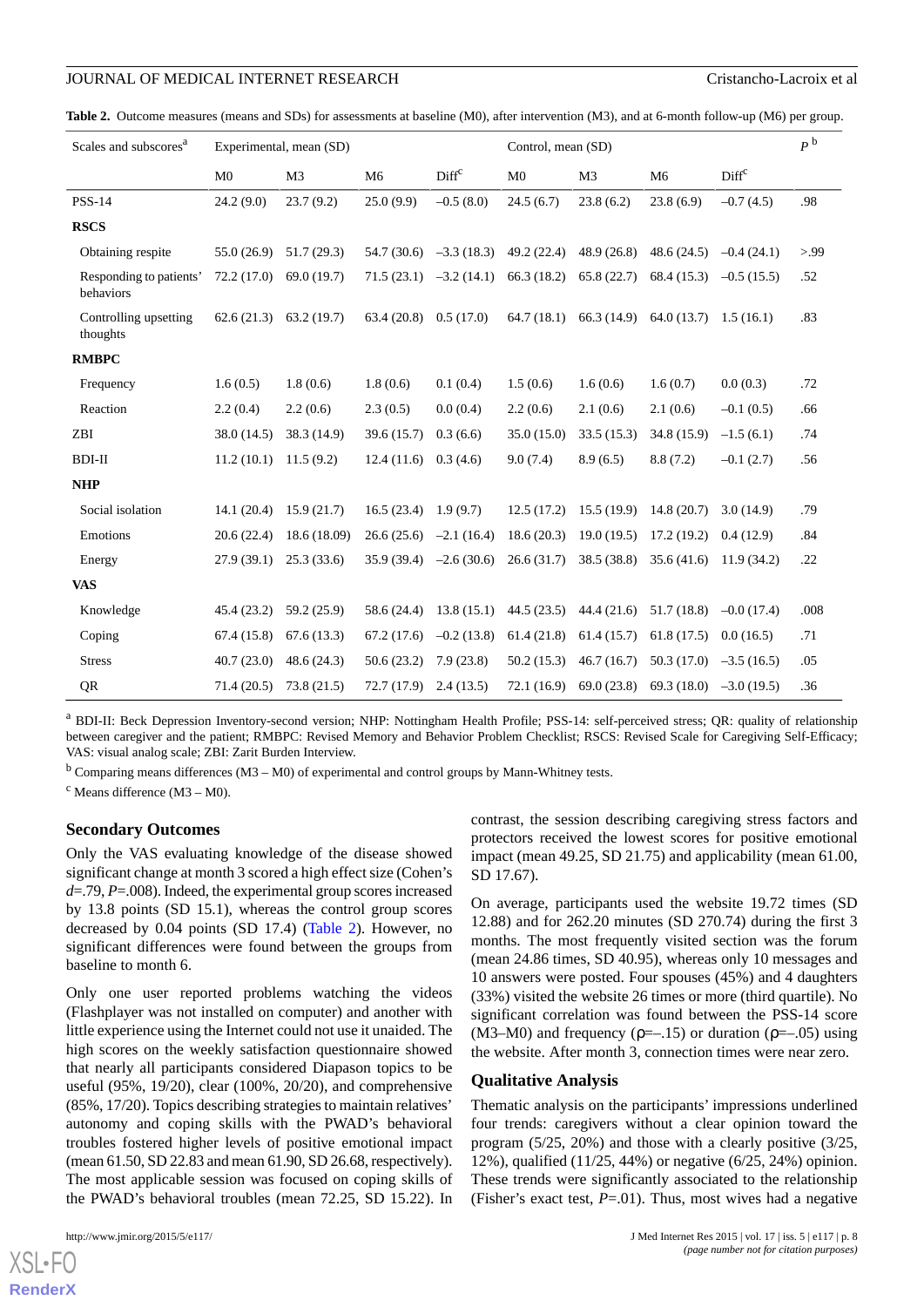opinion, whereas daughters primarily expressed a qualified opinion about the program. Only male caregivers expressed a

positive opinion (see [Table 3](#page-8-0)). As shown in [Figure 3](#page-9-0), reasons varied between caregivers of a single category.

<span id="page-8-0"></span>

|  |  | <b>Table 3.</b> Caregivers' profiles and opinions about the Web-based program $(N=25)$ . |  |  |  |  |  |
|--|--|------------------------------------------------------------------------------------------|--|--|--|--|--|
|--|--|------------------------------------------------------------------------------------------|--|--|--|--|--|

|                   | Demographics    | None           | Negative       | Oualified                    | Positive         |
|-------------------|-----------------|----------------|----------------|------------------------------|------------------|
|                   | Age, mean (SD)  | 58.00 (4.24)   | 66.83 (11.81)  | 62.45(9.36)<br>72.00 (13.45) |                  |
|                   | Relationship, n |                |                |                              |                  |
|                   | Wife            |                | 3              | $\mathbf{0}$                 | $\boldsymbol{0}$ |
|                   | Husband         |                |                |                              | 2                |
|                   | Daughter        | $\overline{c}$ | $\overline{c}$ | 8                            | $\boldsymbol{0}$ |
| Son               |                 |                | $\mathbf{0}$   | 2                            |                  |
| Total, $n$ $(\%)$ |                 | 5(20)          | 6(24)          | 11(44)                       | 3(12)            |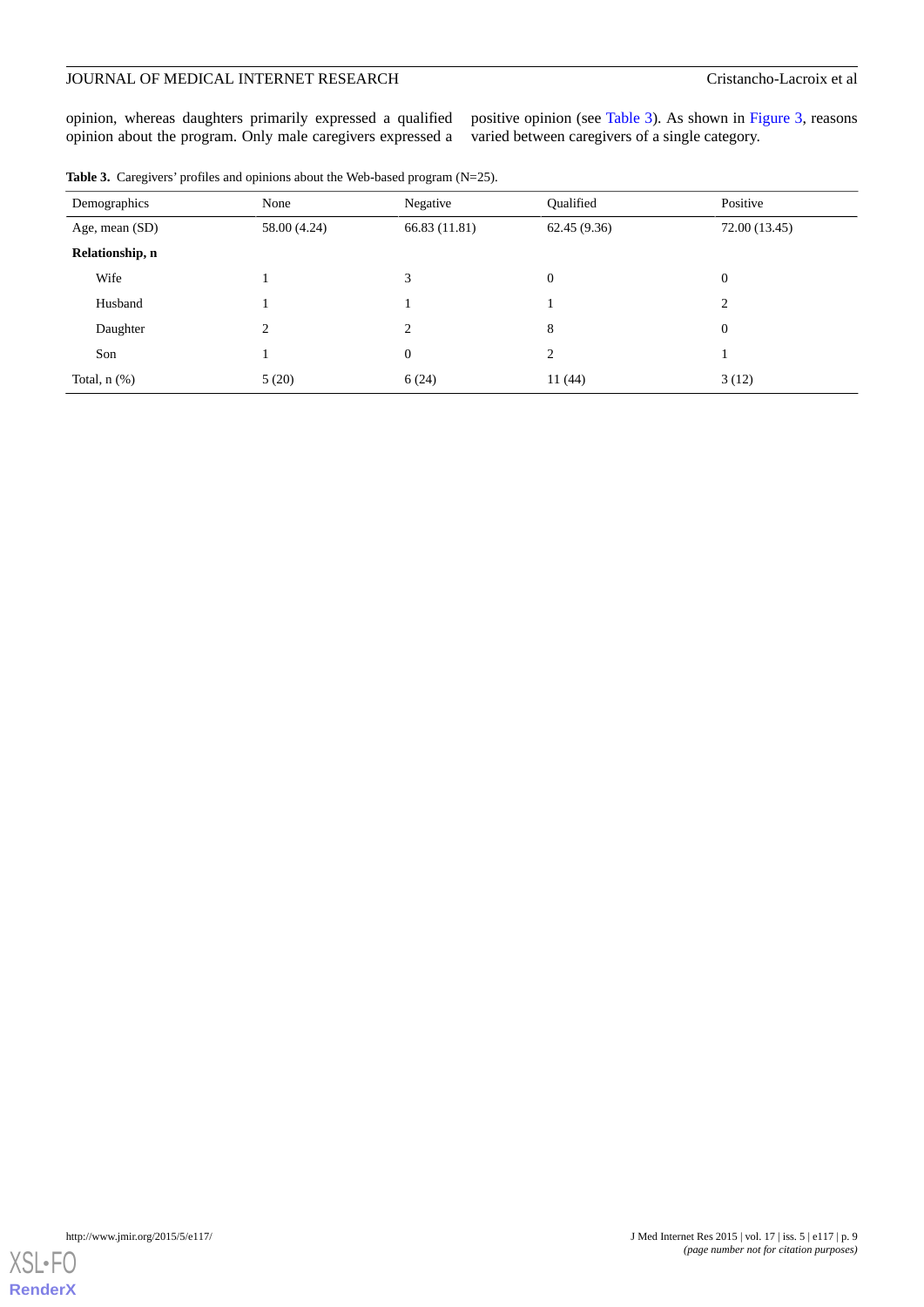<span id="page-9-0"></span>Figure 3. Thematic map of opinions and reasons given by users.



Moreover, we distinguished 4 topics comprising caregivers' opinions (examples in [Table 4\)](#page-10-0):

- 1. "It was useful for me." A few participants reported having benefited from the program. They said it improved their understanding on the disease or changed their initial beliefs about the disease or diagnosis*.*
- 2. "It would be better for others." Participants considered the program would be better attuned to the needs of a PWAD in other (earlier or more advanced) stages of the disease than their relatives. Most children thought the overall "message" was more adapted for spouses rather than for them. The contrary was not stated.
- 3. "I expected something else." Some participants found the content was not in-depth enough. They expected more

specific and individualized advice, and more "human interaction" with professionals or peers.

4. "This is not for me." Other participants preferred another kind of intervention (eg, individual therapy, respite, financial support) or reported not feeling a need for help. Others considered the program had come too late or did not believe that someone/something could help them. Most of them ended their participation.

Additionally, many experimental and control group participants reported having used other resources to better understand the disease and adapt their behavior (eg, reading books, asking for help, or contacting associations).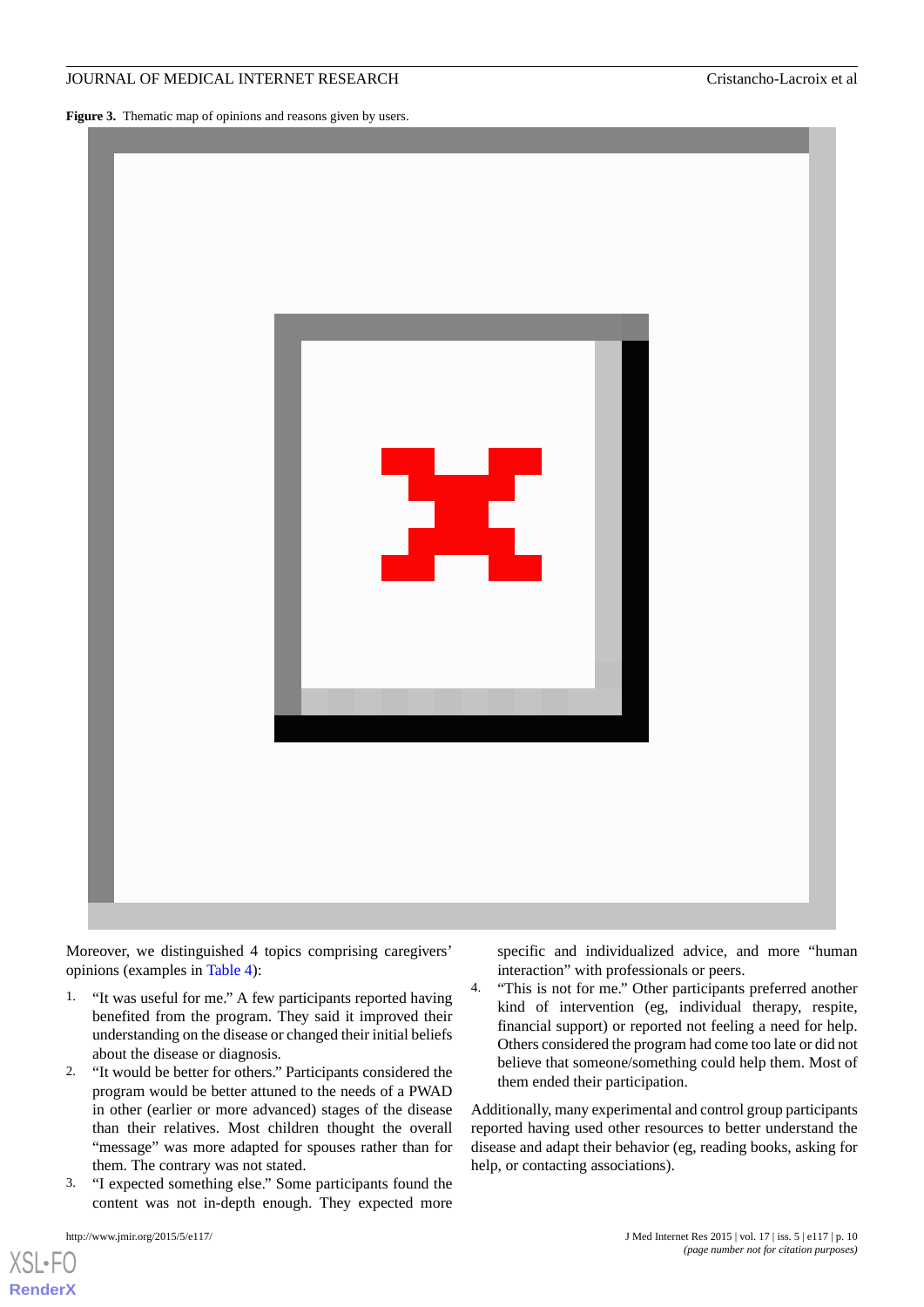<span id="page-10-0"></span>**Table 4.** Categories and examples of qualitative data.

| Topic                                        | Example quote (verbatim)                                                                                                                                                                                                                                                                             |  |  |  |
|----------------------------------------------|------------------------------------------------------------------------------------------------------------------------------------------------------------------------------------------------------------------------------------------------------------------------------------------------------|--|--|--|
| It was useful for<br>me                      | Mr. P, husband, 83 y/o: "The topics were highly interesting and useful for me. Advice is clear and helpful for improving com-<br>munication with my wife"                                                                                                                                            |  |  |  |
|                                              | Mr. R, son, 51 y/o: "The more I read the more I found it interesting. Sometimes I came back (to the first sessions) and I found<br>that my perception of the topics had changed () I've understood that my mother behaves like this because of the illness, and<br>her reactions are not against me" |  |  |  |
|                                              | Mr. L, husband, 80 y/o: "At the beginning I did not feel concerned, I was wrong. Maybe I was in denial. Now I find (in the<br>program) a lot of interesting advice"                                                                                                                                  |  |  |  |
| The program<br>would be better for<br>others | Mrs. L., daughter, 55y/o: "I did not feel concerned at all, not yet () my mother is in the earliest stages"                                                                                                                                                                                          |  |  |  |
|                                              | Mrs. R, wife, 75 y/o: "This program is not adapted to the current state of my husband, he was diagnosed 7 years ago, I've already<br>experienced these situations"                                                                                                                                   |  |  |  |
|                                              | Mrs. FR, daughter, 55 y/o: "() some ideas and solutions are more adapted for spouses or for someone living with the person"                                                                                                                                                                          |  |  |  |
| I expected some-<br>thing else               | Mrs. L, daughter, 56 y/o: "The content is almost superficial, it lacks more information about books, addresses, events $()$ "                                                                                                                                                                        |  |  |  |
|                                              | Mrs. R, daughter, 55 y/o: "I wished to know how to accurately behave or react when my mother upsets me, when she repeats<br>the same question"                                                                                                                                                       |  |  |  |
|                                              | Mr. L, husband, 81 y/o: "(Diapason) is too impersonal and "cold," I tried to use the forum, but I need to look at the person in<br>front of me $()$ "                                                                                                                                                |  |  |  |
| This is not for me                           | Mr. C, husband, 71 y/o: "I still don't understand why the doctor said she had Alzheimer's. For me she is depressed, that is all,<br>this is normal after retirement ()"                                                                                                                              |  |  |  |
|                                              | Mrs. C, daughter, 56 y/o: "I know how to manage my mother, I have acquired some more experience in my professional life<br>(Professor in Economics) The most important is to be organized, I am not stressed () the reason why I've participated is only<br>to contribute to research"               |  |  |  |
|                                              | Mrs. M, daughter, 60 y/o: "I've tried to use the website, but reading how my mother will lose her memory, her abilities is painful<br>for me, $()$ I am anxious, I'd preferred a psychotherapy. Finally I am not ready for that $()$ "                                                               |  |  |  |
|                                              |                                                                                                                                                                                                                                                                                                      |  |  |  |

## *Discussion*

#### **Principal Findings**

Statistical analysis did not show significant differences in self-perceived stress (PSS-14) between the groups over time. This result is most likely due to low statistical power. Perceived stress levels remained stable over time in PSS-14 scores although the disease progressed. This stabilization has been observed in control groups from similar studies, suggesting that caregiving stress rarely increases over a period of 3 months [[16\]](#page-12-12). After 6 months, a few experimental group participants had heightened stress levels. This may be due to a raised awareness of their loved one's diagnosis. Even if it is a major source of stress, being aware of diagnosis might help caregivers to deploy adapted coping strategies (eg, self-regulation, problem-focused coping, positive emotion) [[37\]](#page-13-13), whereas those using avoidance-escape strategies (eg, denial of diagnosis) may suffer from more negative long-term consequences (eg, inability to cope with behavioral problems) [\[38](#page-13-14)].

As in other studies [[13\]](#page-12-9), the experimental group participants' self-perceived level of disease knowledge was significantly improved between baseline and month 3, with control group participants reaching similar levels at month 6. During the first 3 months, the program may have accelerated the learning process, but the control group may have improved their perception of disease knowledge at month 6 based on their

[XSL](http://www.w3.org/Style/XSL)•FO **[RenderX](http://www.renderx.com/)**

experience and information from other sources (eg, websites, books, professionals/institutions, friends).

During the first 3 months, the program was highly used, in contrast with other studies [[39\]](#page-13-15), most likely due to mandatory reading of weekly sessions. Nevertheless, once the program was finished (after 3 months) almost none of the participants used the website, probably due to the stasis of the program's content. No significant correlation was found between frequency or duration of website use and stress levels (PSS-14).

#### **Qualitative Results**

Our qualitative findings are comparable to previous works. Caregivers considered the program could be useful for people other than themselves [[11\]](#page-12-7). They wished to receive personalized support, extensive information, specific assistance, and more communication with professionals and peers [[40\]](#page-13-16). They preferred the topics offering strategies to maintain the PWAD's autonomy and teaching skills for coping with behavioral problems [\[41](#page-13-17)], but were less interested in self-care [[7\]](#page-12-3). Furthermore, specific subgroups of caregivers benefited from the program [[42](#page-13-18)[,43](#page-13-19)]. Some reported having a better perception of the disease or accepted diagnosis after the program [[13\]](#page-12-9). In contrast with other studies  $[11]$  $[11]$ , the most interested users were male caregivers. Probably linked to their preference for information and skills-centered interventions (such as Diapason) rather than emotional-focused ones [\[44](#page-13-20)]. In our study, daughters expressed more qualified opinions about the program compared to female spouses. In our view, because children caregivers are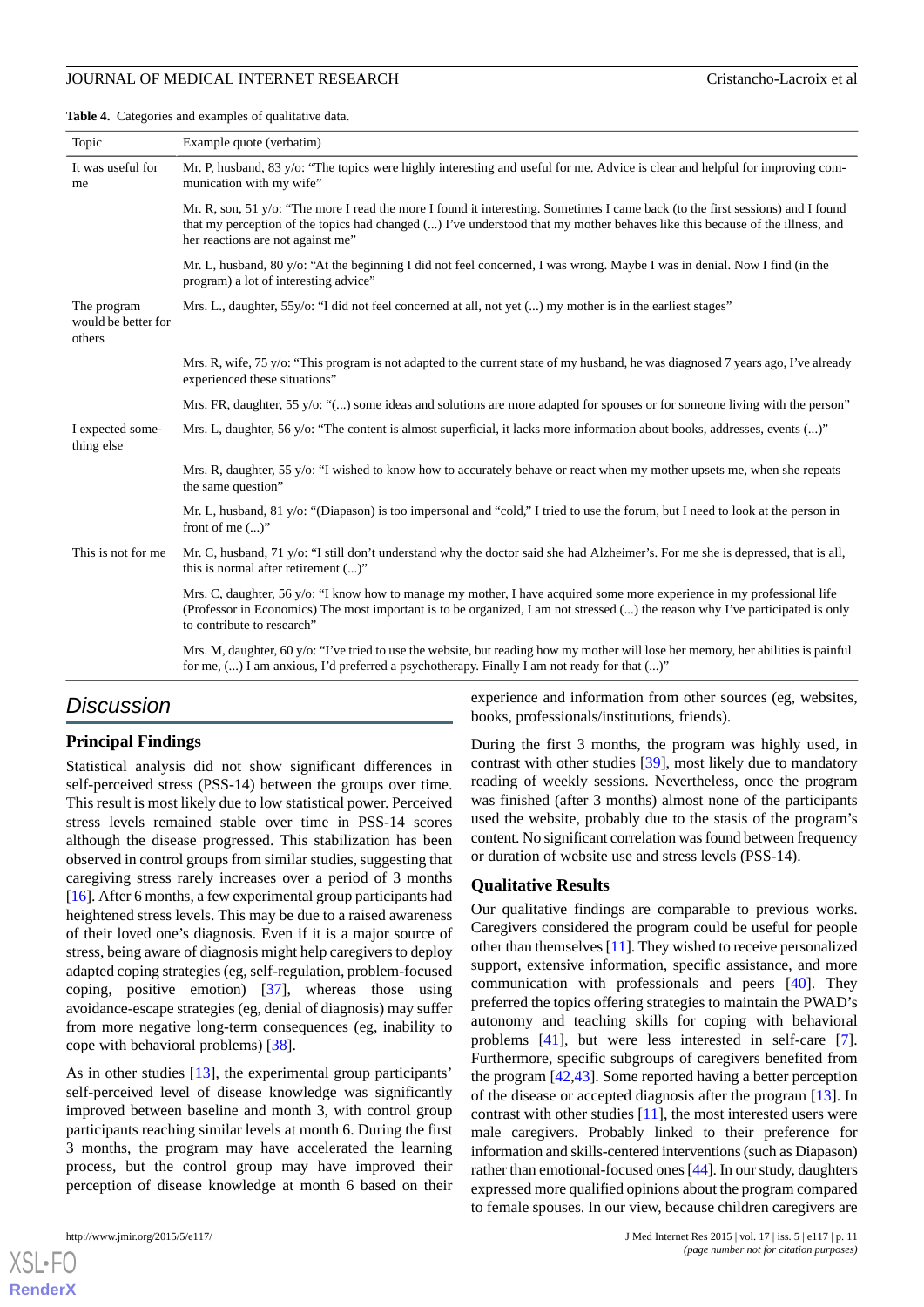often active workers, they may recognize distance-based interventions as an interesting alternative for them. Moreover, female spouses facing greater caregiving challenges may be less aware of caregiving consequences for themselves [[45\]](#page-13-21) and may need more personalized interventions.

#### **Strengths of the Study**

To our knowledge, this is the first pilot RCT based on a mixed methods research design evaluating an online program for caregivers of PWAD. By using a mixed method research design, this program follows current methodological trends [\[46](#page-13-22)] using qualitative data to complement and contextualize RCT results [[18\]](#page-12-14). Based on literature recommendations [[47\]](#page-13-23), Diapason adopted a multicomponent structure combining information and interaction between caregivers. Furthermore, this study met almost all the "best practice" criteria for a RCT (ie, randomization, intention-to-treat analysis, prior sample size calculation, and restriction of analysis to primary outcomes) [\[9](#page-12-5)] and controlled the intervention's implementation errors [[48\]](#page-13-24). Indeed, we paid particular attention to control implementation error. For instance, we controlled the information viewed by the caregiver according to a specific schedule. Additionally, the website content remained static during the study offering the same content to all participants. Finally, in order to avoid bias associated with the hypothetical imbalance of number of messages exchanged with the professional at the beginning and at the end of the protocol (eg, the first participants would not have benefited from discussions published later in the study), professionals only acted as moderators.

### **Limits and Lessons Learned**

In spite of using different strategies, the recruitment for this study was difficult; only 38.0% (49/129) of prescreened caregivers were actually enrolled. These difficulties occur in Internet-based intervention studies [\[16](#page-12-12)], suggesting it may be

due to caregivers' attitudes toward these programs [[49\]](#page-13-25). Nevertheless, their reluctance to face-to-face services was also described [\[49](#page-13-25)[-51](#page-14-0)]. Thus, further studies about caregivers' help-seeking behaviors and readiness facilitators or predictors are warranted [\[52](#page-14-1)].

Although face-to-face trials allowed the control of bias, isolated caregivers and those living in remote regions could participate more easily if the trials were conducted online only. In any case, replication with larger samples is necessary to complement our results. In addition, due to the heterogeneity of caregiver populations, we advise limiting the number of inclusion criteria [[42\]](#page-13-18) and the number of variables measured to reduce analysis bias. Finally, we pointed out the risk of bias owing to nonblinded assessments in this study [\[53](#page-14-2)].

This pilot study evaluated the first online version of the Diapason program. Qualitative results revealed little acceptance of the program and high expectations from caregivers. The Diapason program needs to evolve toward dynamic, flexible, and more customizable content based on a structure that favors interaction with professionals and peers, such as online community support [[54\]](#page-14-3).

#### **Conclusions**

Although a lack of statistical power prevents any definitive conclusions being reached about the efficacy of this program, the mixed research analysis provided us with valuable information for improving content and methods. Caregivers outlined high expectations about the program's functionalities and showed little acceptance of our program. Dynamism, flexibility, personalization, and socialization appeared as key characteristics expected by caregivers. Overall, further studies about caregivers' help-seeking behaviors and readiness facilitators or predictors are warranted.

### **Acknowledgments**

This study was partially funded by the French Health Ministry (Projet de Recherche en Qualité Hospitalière 2009-PREQHOS 2009) and by the Fondation Méderic Alzheimer project grants 2012-2014. The authors thank all professionals of the Gerontology Department who contributed to the recruitment (among others, Marie-Laure Seux, Catherine Bayle, Emmanuelle Duron, Hermine Lenoir, Olivier Hanon, Matthieu Plichart, Sandra Boepsflug, Sophie Chauvelier, Jocelyne de Rotrou, Florian Labourée, and Souad Damnée). We acknowledge Marie Godard and Cécile Klochendler for her methodological advice and Valérie Belrose and Déborah Rechard who monitored this study (from Clinical Research Unit of Cochin Hospital-Unité de Recherche Clinique/Centre d'Investigation Clinique URC/CIC Necker Cochin under the direction of Prof Jean-Marc Tréluyer). We also thank Julie Lecas from the Centre de Langues of Paris Descartes University for English corrections.

### **Conflicts of Interest**

Some authors and researchers (VCL, JW, IC, and ASR) were also involved in the development of the Diapason program.

### <span id="page-11-0"></span>**Multimedia Appendix 1**

CONSORT-EHEALTH checklist V1.6.2 [[55\]](#page-14-4).

[[PDF File \(Adobe PDF File\), 82KB-Multimedia Appendix 1](https://jmir.org/api/download?alt_name=jmir_v17i5e117_app1.pdf&filename=fe7bbda76db0d0999f89f0510501e403.pdf)]

#### **References**

[XSL](http://www.w3.org/Style/XSL)•FO **[RenderX](http://www.renderx.com/)**

1. World Health Organization. Dementia: a public health priority. Geneva: World Health Organization; 2012. URL: [http:/](http://apps.who.int/iris/bitstream/10665/75263/1/9789241564458_eng.pdf?ua=1) [/apps.who.int/iris/bitstream/10665/75263/1/9789241564458\\_eng.pdf?ua=1](http://apps.who.int/iris/bitstream/10665/75263/1/9789241564458_eng.pdf?ua=1) [accessed 2014-10-03] [\[WebCite Cache ID](http://www.webcitation.org/

                                    6T3GxDAGx) [6T3GxDAGx\]](http://www.webcitation.org/

                                    6T3GxDAGx)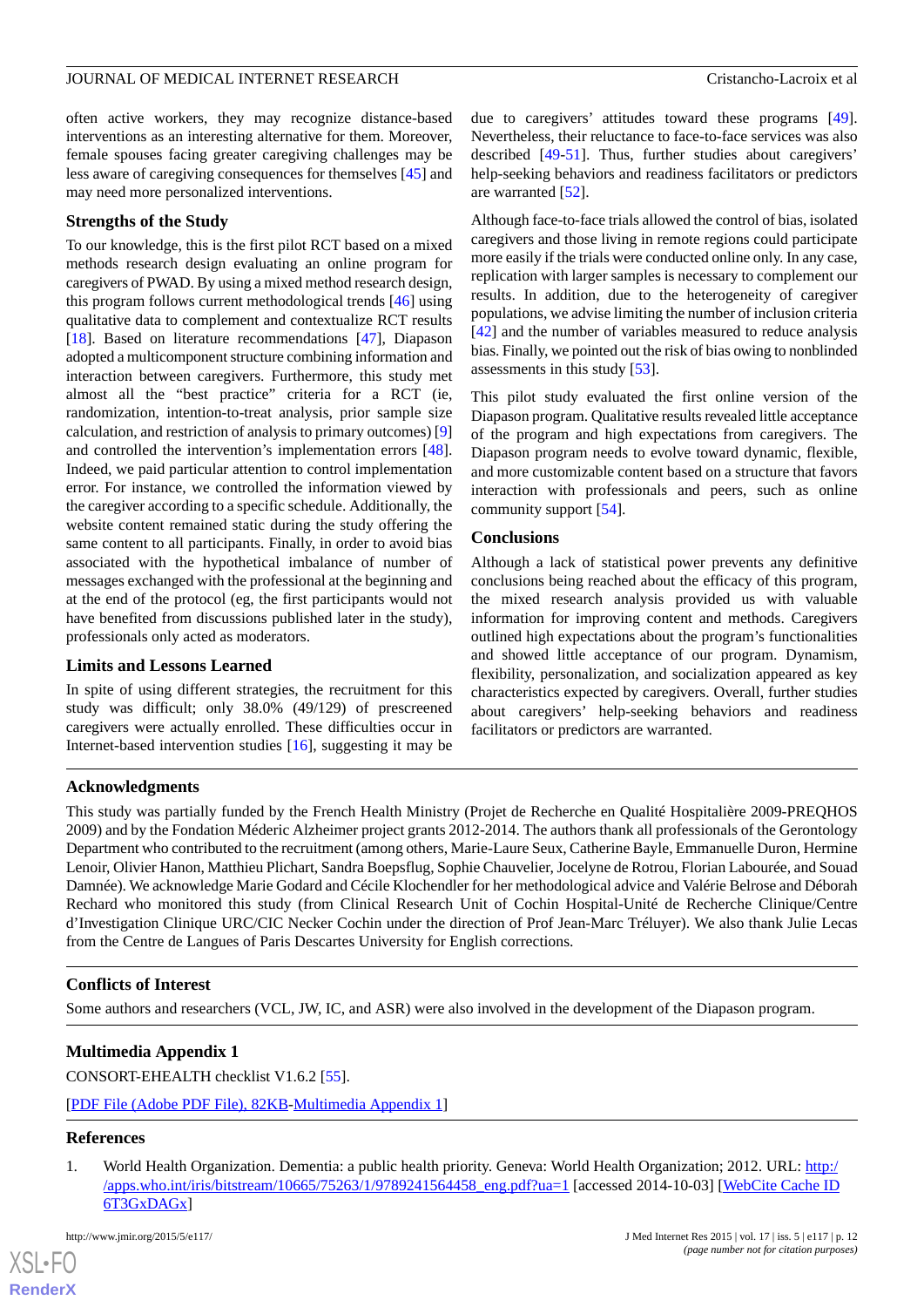- <span id="page-12-0"></span>2. Alzheimer's Association. 2013 Alzheimer's disease facts and figures. Alzheimers Dement 2013 Mar;9(2):208-245 [[FREE](http://www.alz.org/downloads/facts_figures_2013.pdf) [Full text\]](http://www.alz.org/downloads/facts_figures_2013.pdf) [doi: [10.1016/j.jalz.2013.02.003\]](http://dx.doi.org/10.1016/j.jalz.2013.02.003) [Medline: [23507120](http://www.ncbi.nlm.nih.gov/entrez/query.fcgi?cmd=Retrieve&db=PubMed&list_uids=23507120&dopt=Abstract)]
- <span id="page-12-1"></span>3. Blom MM, Bosmans JE, Cuijpers P, Zarit SH, Pot AM. Effectiveness and cost-effectiveness of an internet intervention for family caregivers of people with dementia: design of a randomized controlled trial. BMC Psychiatry 2013;13:17 [\[FREE](http://www.pubmedcentral.nih.gov/articlerender.fcgi?artid=3557221&tool=pmcentrez&rendertype=abcstract) [Full text\]](http://www.pubmedcentral.nih.gov/articlerender.fcgi?artid=3557221&tool=pmcentrez&rendertype=abcstract) [doi: [10.1186/1471-244X-13-17\]](http://dx.doi.org/10.1186/1471-244X-13-17) [Medline: [23305463](http://www.ncbi.nlm.nih.gov/entrez/query.fcgi?cmd=Retrieve&db=PubMed&list_uids=23305463&dopt=Abstract)]
- <span id="page-12-2"></span>4. Schulz R, Martire LM. Family caregiving of persons with dementia: prevalence, health effects, and support strategies. Am J Geriatr Psychiatry 2004;12(3):240-249 [[FREE Full text](http://www.sciencedirect.com/science/article/pii/S1064748112617746)] [Medline: [15126224](http://www.ncbi.nlm.nih.gov/entrez/query.fcgi?cmd=Retrieve&db=PubMed&list_uids=15126224&dopt=Abstract)]
- 5. Mausbach BT, Patterson TL, Rabinowitz YG, Grant I, Schulz R. Depression and distress predict time to cardiovascular disease in dementia caregivers. Health Psychol 2007 Sep;26(5):539-544. [doi: [10.1037/0278-6133.26.5.539\]](http://dx.doi.org/10.1037/0278-6133.26.5.539) [Medline: [17845105](http://www.ncbi.nlm.nih.gov/entrez/query.fcgi?cmd=Retrieve&db=PubMed&list_uids=17845105&dopt=Abstract)]
- <span id="page-12-3"></span>6. Buyck J, Ankri J, Dugravot A, Bonnaud S, Nabi H, Kivimäki M, et al. Informal caregiving and the risk for coronary heart disease: the Whitehall II study. J Gerontol A Biol Sci Med Sci 2013 Oct;68(10):1316-1323 [\[FREE Full text](http://europepmc.org/abstract/MED/23525476)] [doi: [10.1093/gerona/glt025](http://dx.doi.org/10.1093/gerona/glt025)] [Medline: [23525476](http://www.ncbi.nlm.nih.gov/entrez/query.fcgi?cmd=Retrieve&db=PubMed&list_uids=23525476&dopt=Abstract)]
- <span id="page-12-4"></span>7. Vitaliano PP, Zhang J, Scanlan JM. Is caregiving hazardous to one's physical health? A meta-analysis. Psychol Bull 2003 Nov;129(6):946-972. [doi: [10.1037/0033-2909.129.6.946\]](http://dx.doi.org/10.1037/0033-2909.129.6.946) [Medline: [14599289](http://www.ncbi.nlm.nih.gov/entrez/query.fcgi?cmd=Retrieve&db=PubMed&list_uids=14599289&dopt=Abstract)]
- <span id="page-12-5"></span>8. Moskowitz JT, Shmueli-Blumberg D, Acree M, Folkman S. Positive affect in the midst of distress: implications for role functioning. J Community Appl Soc Psychol 2012 Dec;22(6):502-518 [[FREE Full text](http://www.pubmedcentral.nih.gov/articlerender.fcgi?artid=3501106&tool=pmcentrez&rendertype=abstract)] [doi: [10.1002/casp.1133](http://dx.doi.org/10.1002/casp.1133)] [Medline: [23175617](http://www.ncbi.nlm.nih.gov/entrez/query.fcgi?cmd=Retrieve&db=PubMed&list_uids=23175617&dopt=Abstract)]
- <span id="page-12-6"></span>9. Thompson CA, Spilsbury K, Hall J, Birks Y, Barnes C, Adamson J. Systematic review of information and support interventions for caregivers of people with dementia. BMC Geriatr 2007;7:18 [\[FREE Full text](http://www.pubmedcentral.nih.gov/articlerender.fcgi?artid=1951962)] [doi: [10.1186/1471-2318-7-18\]](http://dx.doi.org/10.1186/1471-2318-7-18) [Medline: [17662119](http://www.ncbi.nlm.nih.gov/entrez/query.fcgi?cmd=Retrieve&db=PubMed&list_uids=17662119&dopt=Abstract)]
- <span id="page-12-7"></span>10. Vernooij-Dassen M, Draskovic I, McCleery J, Downs M. Cognitive reframing for carers of people with dementia. Cochrane Database Syst Rev 2011(11):1-38. [doi: [10.1002/14651858.CD005318.pub2](http://dx.doi.org/10.1002/14651858.CD005318.pub2)] [Medline: [22071821\]](http://www.ncbi.nlm.nih.gov/entrez/query.fcgi?cmd=Retrieve&db=PubMed&list_uids=22071821&dopt=Abstract)
- <span id="page-12-8"></span>11. van der Roest HG, Meiland FJM, Jonker C, Dröes R. User evaluation of the DEMentia-specific Digital Interactive Social Chart (DEM-DISC). A pilot study among informal carers on its impact, user friendliness and, usefulness. Aging Ment Health 2010 May;14(4):461-470. [doi: [10.1080/13607860903311741\]](http://dx.doi.org/10.1080/13607860903311741) [Medline: [20455122\]](http://www.ncbi.nlm.nih.gov/entrez/query.fcgi?cmd=Retrieve&db=PubMed&list_uids=20455122&dopt=Abstract)
- <span id="page-12-9"></span>12. McKechnie V, Barker C, Stott J. The effectiveness of an Internet support forum for carers of people with dementia: a pre-post cohort study. J Med Internet Res 2014;16(2):e68 [[FREE Full text\]](http://www.jmir.org/2014/2/e68/) [doi: [10.2196/jmir.3166\]](http://dx.doi.org/10.2196/jmir.3166) [Medline: [24583789](http://www.ncbi.nlm.nih.gov/entrez/query.fcgi?cmd=Retrieve&db=PubMed&list_uids=24583789&dopt=Abstract)]
- <span id="page-12-10"></span>13. de Rotrou J, Cantegreil I, Faucounau V, Wenisch E, Chausson C, Jegou D, et al. Do patients diagnosed with Alzheimer's disease benefit from a psycho-educational programme for family caregivers? A randomised controlled study. Int J Geriatr Psychiatry 2011 Aug;26(8):833-842. [doi: [10.1002/gps.2611\]](http://dx.doi.org/10.1002/gps.2611) [Medline: [20922772](http://www.ncbi.nlm.nih.gov/entrez/query.fcgi?cmd=Retrieve&db=PubMed&list_uids=20922772&dopt=Abstract)]
- <span id="page-12-11"></span>14. Cristancho-Lacroix V, Moulin F, Wrobel J, Batrancourt B, Plichart M, De Rotrou J, et al. A web-based program for informal caregivers of persons with Alzheimer's disease: an iterative user-centered design. JMIR Res Protoc 2014;3(3):e46 [\[FREE](http://www.researchprotocols.org/2014/3/e46/) [Full text\]](http://www.researchprotocols.org/2014/3/e46/) [doi: [10.2196/resprot.3607\]](http://dx.doi.org/10.2196/resprot.3607) [Medline: [25263541](http://www.ncbi.nlm.nih.gov/entrez/query.fcgi?cmd=Retrieve&db=PubMed&list_uids=25263541&dopt=Abstract)]
- <span id="page-12-13"></span><span id="page-12-12"></span>15. Godwin KM, Mills WL, Anderson JA, Kunik ME. Technology-driven interventions for caregivers of persons with dementia: a systematic review. Am J Alzheimers Dis Other Demen 2013 May;28(3):216-222. [doi: [10.1177/1533317513481091\]](http://dx.doi.org/10.1177/1533317513481091) [Medline: [23528881](http://www.ncbi.nlm.nih.gov/entrez/query.fcgi?cmd=Retrieve&db=PubMed&list_uids=23528881&dopt=Abstract)]
- <span id="page-12-14"></span>16. Kajiyama B, Thompson LW, Eto-Iwase T, Yamashita M, Di Mario J, Marian TY, et al. Exploring the effectiveness of an internet-based program for reducing caregiver distress using the iCare Stress Management e-Training Program. Aging Ment Health 2013;17(5):544-554 [\[FREE Full text](http://europepmc.org/abstract/MED/23461355)] [doi: [10.1080/13607863.2013.775641\]](http://dx.doi.org/10.1080/13607863.2013.775641) [Medline: [23461355\]](http://www.ncbi.nlm.nih.gov/entrez/query.fcgi?cmd=Retrieve&db=PubMed&list_uids=23461355&dopt=Abstract)
- <span id="page-12-15"></span>17. Lewin S, Glenton C, Oxman AD. Use of qualitative methods alongside randomised controlled trials of complex healthcare interventions: methodological study. BMJ 2009;339:b3496 [[FREE Full text](http://www.bmj.com/content/339/bmj.b3496"><b><span)] [Medline: [19744976](http://www.ncbi.nlm.nih.gov/entrez/query.fcgi?cmd=Retrieve&db=PubMed&list_uids=19744976&dopt=Abstract)]
- <span id="page-12-16"></span>18. O'Cathain A, Thomas KJ, Drabble SJ, Rudolph A, Hewison J. What can qualitative research do for randomised controlled trials? A systematic mapping review. BMJ Open 2013;3(6):e002889 [[FREE Full text\]](http://www.pubmedcentral.nih.gov/articlerender.fcgi?artid=3669723&tool=pmcentrez&rendertype=abstract) [doi: [10.1136/bmjopen-2013-002889\]](http://dx.doi.org/10.1136/bmjopen-2013-002889) [Medline: [23794542](http://www.ncbi.nlm.nih.gov/entrez/query.fcgi?cmd=Retrieve&db=PubMed&list_uids=23794542&dopt=Abstract)]
- <span id="page-12-17"></span>19. Cristancho-Lacroix V, Kerhervé H, de Rotrou J, Rouquette A, Legouverneur G, Rigaud A. Evaluating the efficacy of a web-based program (diapason) for informal caregivers of patients with Alzheimer's disease: protocol for a randomized clinical trial. JMIR Res Protoc 2013;2(2):e55 [\[FREE Full text\]](http://www.researchprotocols.org/2013/2/e55/) [doi: [10.2196/resprot.2978\]](http://dx.doi.org/10.2196/resprot.2978) [Medline: [24317497](http://www.ncbi.nlm.nih.gov/entrez/query.fcgi?cmd=Retrieve&db=PubMed&list_uids=24317497&dopt=Abstract)]
- <span id="page-12-18"></span>20. American Psychiatric Association. Diagnostic and Statistical Manual of Mental Disorders, 5th edition. Washington, DC: Amer Psychiatric Pub; 05, 2013.
- <span id="page-12-19"></span>21. Pedrelli P, Feldman GC, Vorono S, Fava M, Petersen T. Dysfunctional attitudes and perceived stress predict depressive symptoms severity following antidepressant treatment in patients with chronic depression. Psychiatry Res 2008 Dec 15;161(3):302-308. [doi: [10.1016/j.psychres.2007.08.004](http://dx.doi.org/10.1016/j.psychres.2007.08.004)] [Medline: [18976817](http://www.ncbi.nlm.nih.gov/entrez/query.fcgi?cmd=Retrieve&db=PubMed&list_uids=18976817&dopt=Abstract)]
- 22. Broca Hospital Team, Moulin F, De Rotrou J, Batrancourt B, Cristancho-Lacroix V, Wrobel J. Lusage. 2011. Comprendre et agir ensemble pour retrouver mon équilibre URL: <http://www.etreaudiapason.com/> [accessed 2013-09-25] [\[WebCite](http://www.webcitation.org/

                                    6JtmmPcHq) [Cache ID 6JtmmPcHq](http://www.webcitation.org/

                                    6JtmmPcHq)]
- 23. Wu YH, Faucounau V, de Rotrou J, Riguet M, Rigaud AS. [Information and communication technology interventions supporting carers of people with Alzheimer's disease: a literature review]. Psychol Neuropsychiatr Vieil 2009 Sep;7(3):185-192. [doi: [10.1684/pnv.2009.0175\]](http://dx.doi.org/10.1684/pnv.2009.0175) [Medline: [19720579\]](http://www.ncbi.nlm.nih.gov/entrez/query.fcgi?cmd=Retrieve&db=PubMed&list_uids=19720579&dopt=Abstract)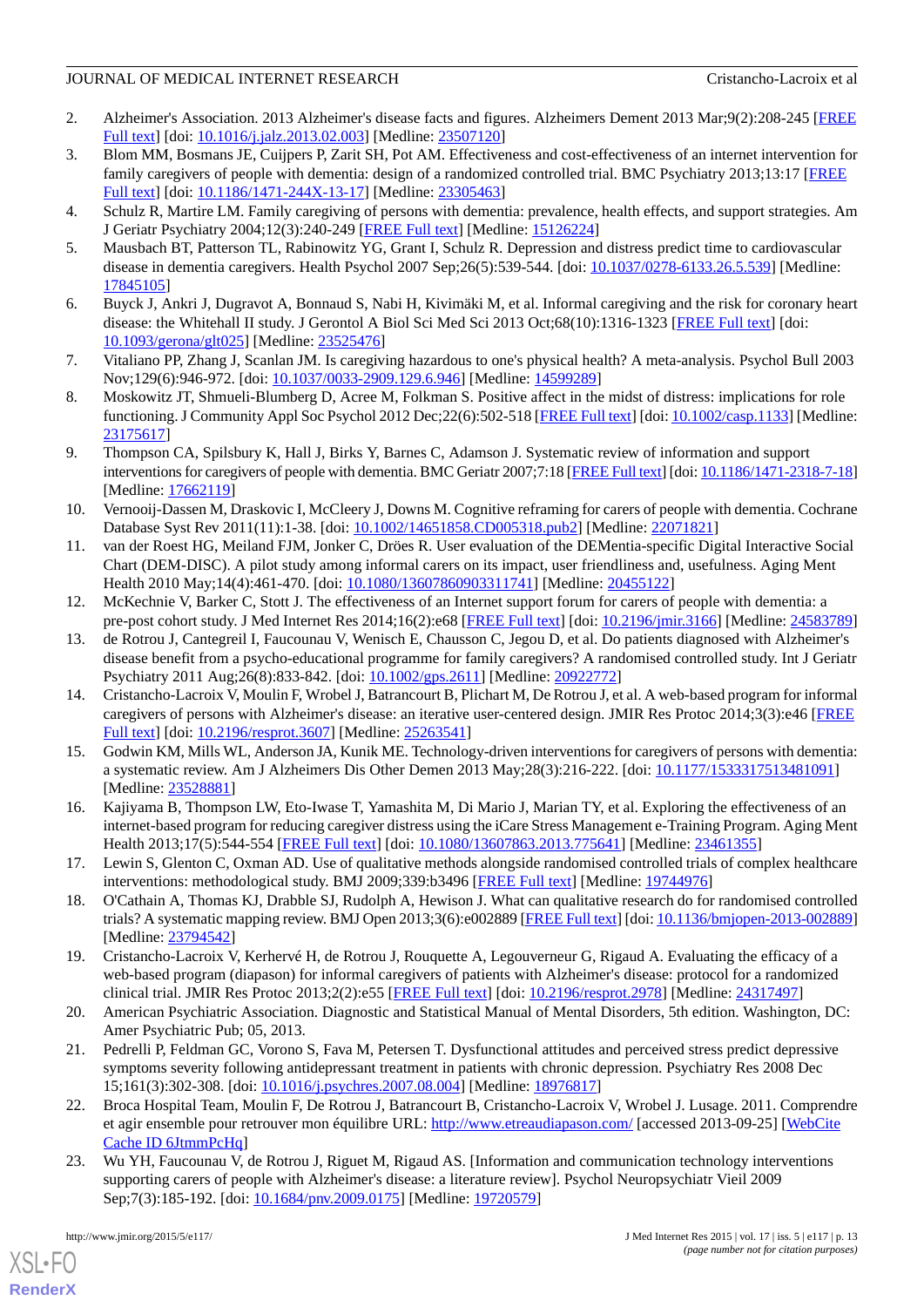- <span id="page-13-0"></span>24. Lai DWL, Thomson C. The impact of perceived adequacy of social support on caregiving burden of family caregivers. Families in Society: The Journal of Contemporary Social Services 2013 Jan 29;92(1):99-106. [doi: [10.1606/1044-3894.4063](http://dx.doi.org/10.1606/1044-3894.4063)]
- <span id="page-13-2"></span><span id="page-13-1"></span>25. Rodakowski J, Skidmore ER, Rogers JC, Schulz R. Role of social support in predicting caregiver burden. Arch Phys Med Rehabil 2012 Dec;93(12):2229-2236 [\[FREE Full text](http://www.archives-pmr.org/article/S0003-9993(12)00539-4/pdf)] [doi: [10.1016/j.apmr.2012.07.004\]](http://dx.doi.org/10.1016/j.apmr.2012.07.004) [Medline: [22824248\]](http://www.ncbi.nlm.nih.gov/entrez/query.fcgi?cmd=Retrieve&db=PubMed&list_uids=22824248&dopt=Abstract)
- <span id="page-13-3"></span>26. Lazarus RS, Folkman S. Stress, Appraisal, and Coping. New York: Springer Publishing Co; 1984.
- <span id="page-13-4"></span>27. Bandura A. The evolution of social cognitive theory. In: Smith KG, Hitt MA, editors. Great Minds in Management: The Process of Theory Development. New York: Oxford University Press; 07, 2007:1-624.
- <span id="page-13-5"></span>28. Cohen S, Kamarck T, Mermelstein R. A global measure of perceived stress. J Health Soc Behav 1983 Dec;24(4):385-396. [Medline: [6668417\]](http://www.ncbi.nlm.nih.gov/entrez/query.fcgi?cmd=Retrieve&db=PubMed&list_uids=6668417&dopt=Abstract)
- <span id="page-13-6"></span>29. Steffen AM, McKibbin C, Zeiss AM, Gallagher-Thompson D, Bandura A. The revised scale for caregiving self-efficacy: reliability and validity studies. J Gerontol B Psychol Sci Soc Sci 2002 Jan;57(1):P74-P86. [Medline: [11773226\]](http://www.ncbi.nlm.nih.gov/entrez/query.fcgi?cmd=Retrieve&db=PubMed&list_uids=11773226&dopt=Abstract)
- <span id="page-13-7"></span>30. Teri L, Truax P, Logsdon R, Uomoto J, Zarit S, Vitaliano PP. Assessment of behavioral problems in dementia: the revised memory and behavior problems checklist. Psychol Aging 1992 Dec;7(4):622-631. [Medline: [1466831\]](http://www.ncbi.nlm.nih.gov/entrez/query.fcgi?cmd=Retrieve&db=PubMed&list_uids=1466831&dopt=Abstract)
- <span id="page-13-8"></span>31. Ankri J, Andrieu S, Beaufils B, Grand A, Henrard JC. Beyond the global score of the Zarit Burden Interview: useful dimensions for clinicians. Int J Geriatr Psychiatry 2005 Mar;20(3):254-260. [doi: [10.1002/gps.1275](http://dx.doi.org/10.1002/gps.1275)] [Medline: [15717336](http://www.ncbi.nlm.nih.gov/entrez/query.fcgi?cmd=Retrieve&db=PubMed&list_uids=15717336&dopt=Abstract)]
- <span id="page-13-9"></span>32. Beck A. Inventaire de dépression de Beck : Manuel, 2ème éd. Paris, France : Les Editions du Centre de Psychologie Appliquées ; 1996.
- <span id="page-13-10"></span>33. Bucquet D, Condon S, Ritchie K. The French version of the Nottingham Health Profile. A comparison of items weights with those of the source version. Soc Sci Med 1990;30(7):829-835. [Medline: [2315749\]](http://www.ncbi.nlm.nih.gov/entrez/query.fcgi?cmd=Retrieve&db=PubMed&list_uids=2315749&dopt=Abstract)
- <span id="page-13-11"></span>34. Folstein MF, Folstein SE, McHugh PR. "Mini-mental state". A practical method for grading the cognitive state of patients for the clinician. J Psychiatr Res 1975 Nov;12(3):189-198. [Medline: [1202204](http://www.ncbi.nlm.nih.gov/entrez/query.fcgi?cmd=Retrieve&db=PubMed&list_uids=1202204&dopt=Abstract)]
- <span id="page-13-13"></span><span id="page-13-12"></span>35. Israêl L. Evaluation de l'autonomie, des activités instrumentales de la vie quotidienne. In: Guelfi J, editor. L'évaluation clinique standardisée en psychiatrie. Toulouse, France: Editions Médicales Pierre Fabre; 1997:1-408.
- <span id="page-13-14"></span>36. Braun V, Clarke V. Using thematic analysis in psychology. Qualitative Research in Psychology 2006 Jan;3(2):77-101. [doi: [10.1191/1478088706QP063OA](http://dx.doi.org/10.1191/1478088706QP063OA)]
- 37. Folkman S. The case for positive emotions in the stress process. Anxiety Stress Coping 2008 Jan;21(1):3-14. [doi: [10.1080/10615800701740457\]](http://dx.doi.org/10.1080/10615800701740457) [Medline: [18027121\]](http://www.ncbi.nlm.nih.gov/entrez/query.fcgi?cmd=Retrieve&db=PubMed&list_uids=18027121&dopt=Abstract)
- <span id="page-13-16"></span><span id="page-13-15"></span>38. Mausbach BT, Roepke SK, Chattillion EA, Harmell AL, Moore R, Romero-Moreno R, et al. Multiple mediators of the relations between caregiving stress and depressive symptoms. Aging Ment Health 2012;16(1):27-38 [[FREE Full text](http://europepmc.org/abstract/MED/22224706)] [doi: [10.1080/13607863.2011.615738\]](http://dx.doi.org/10.1080/13607863.2011.615738) [Medline: [22224706\]](http://www.ncbi.nlm.nih.gov/entrez/query.fcgi?cmd=Retrieve&db=PubMed&list_uids=22224706&dopt=Abstract)
- <span id="page-13-17"></span>39. Beauchamp N, Irvine AB, Seeley J, Johnson B. Worksite-based internet multimedia program for family caregivers of persons with dementia. Gerontologist 2005 Dec;45(6):793-801. [Medline: [16326661](http://www.ncbi.nlm.nih.gov/entrez/query.fcgi?cmd=Retrieve&db=PubMed&list_uids=16326661&dopt=Abstract)]
- <span id="page-13-18"></span>40. Kernisan LP, Sudore RL, Knight SJ. Information-seeking at a caregiving website: a qualitative analysis. J Med Internet Res 2010;12(3):e31 [[FREE Full text\]](http://www.pubmedcentral.nih.gov/articlerender.fcgi?artid=2956334&tool=pmcentrez&rendertype=abstract) [doi: [10.2196/jmir.1548](http://dx.doi.org/10.2196/jmir.1548)] [Medline: [20675292\]](http://www.ncbi.nlm.nih.gov/entrez/query.fcgi?cmd=Retrieve&db=PubMed&list_uids=20675292&dopt=Abstract)
- <span id="page-13-19"></span>41. Van der Roest HG, Meiland FJM, Maroccini R, Comijs HC, Jonker RM. Subjective needs of people with dementia: A review of the literature. Int Psychogeriatr 2007 Jun;19(3):559-592. [doi: [10.1017/S1041610206004716](http://dx.doi.org/10.1017/S1041610206004716)] [Medline: [17201993\]](http://www.ncbi.nlm.nih.gov/entrez/query.fcgi?cmd=Retrieve&db=PubMed&list_uids=17201993&dopt=Abstract)
- <span id="page-13-20"></span>42. Zarit SH, Femia EE. A future for family care and dementia intervention research? Challenges and strategies. Aging Ment Health 2008 Jan; 12(1): 5-13. [doi: [10.1080/13607860701616317\]](http://dx.doi.org/10.1080/13607860701616317) [Medline: [18297475\]](http://www.ncbi.nlm.nih.gov/entrez/query.fcgi?cmd=Retrieve&db=PubMed&list_uids=18297475&dopt=Abstract)
- <span id="page-13-21"></span>43. Steffen AM, Gant JR, Gallagher-Thompson D. Reducing psychosocial distress in family caregivers. In: Handbook of Behavioral and Cognitive Therapies with Older Adults. New York: Springer; 2008:102.
- <span id="page-13-22"></span>44. Gant JR, Steffen AM, Lauderdale SA. Comparative outcomes of two distance-based interventions for male caregivers of family members with dementia. Am J Alzheimers Dis Other Demen 2007;22(2):120-128. [doi: [10.1177/1533317506298880\]](http://dx.doi.org/10.1177/1533317506298880) [Medline: [17545139](http://www.ncbi.nlm.nih.gov/entrez/query.fcgi?cmd=Retrieve&db=PubMed&list_uids=17545139&dopt=Abstract)]
- <span id="page-13-23"></span>45. Adelman RD, Tmanova LL, Delgado D, Dion S, Lachs MS. Caregiver burden: a clinical review. JAMA 2014 Mar 12;311(10):1052-1060. [doi: [10.1001/jama.2014.304](http://dx.doi.org/10.1001/jama.2014.304)] [Medline: [24618967\]](http://www.ncbi.nlm.nih.gov/entrez/query.fcgi?cmd=Retrieve&db=PubMed&list_uids=24618967&dopt=Abstract)
- <span id="page-13-24"></span>46. Clay RA. Monitor on Psychology. 2010. The pitfalls of randomized controlled trials: more than one way to measure URL: <http://www.apa.org/monitor/2010/09/trials.aspx> [accessed 2014-10-17] [\[WebCite Cache ID 6TO46mJIG](http://www.webcitation.org/

                                    6TO46mJIG)]
- <span id="page-13-25"></span>47. Boots LMM, de Vugt ME, van Knippenberg RJM, Kempen GIJM, Verhey FRJ. A systematic review of Internet-based supportive interventions for caregivers of patients with dementia. Int J Geriatr Psychiatry 2014 Apr;29(4):331-344. [doi: [10.1002/gps.4016](http://dx.doi.org/10.1002/gps.4016)] [Medline: [23963684\]](http://www.ncbi.nlm.nih.gov/entrez/query.fcgi?cmd=Retrieve&db=PubMed&list_uids=23963684&dopt=Abstract)
- 48. Vernooij-Dassen M, Moniz-Cook E. Raising the standard of applied dementia care research: addressing the implementation error. Aging Ment Health 2014 Sep;18(7):809-814. [doi: [10.1080/13607863.2014.899977](http://dx.doi.org/10.1080/13607863.2014.899977)] [Medline: [24815025](http://www.ncbi.nlm.nih.gov/entrez/query.fcgi?cmd=Retrieve&db=PubMed&list_uids=24815025&dopt=Abstract)]
- 49. Chiu TML, Eysenbach G. Stages of use: consideration, initiation, utilization, and outcomes of an internet-mediated intervention. BMC Med Inform Decis Mak 2010;10:73 [\[FREE Full text](http://www.pubmedcentral.nih.gov/articlerender.fcgi?artid=3000372&tool=pmcentrez&rendertype=abstract)] [doi: [10.1186/1472-6947-10-73\]](http://dx.doi.org/10.1186/1472-6947-10-73) [Medline: [21092275](http://www.ncbi.nlm.nih.gov/entrez/query.fcgi?cmd=Retrieve&db=PubMed&list_uids=21092275&dopt=Abstract)]
- 50. Brodaty H, Thomson C, Thompson C, Fine M. Why caregivers of people with dementia and memory loss don't use services. Int J Geriatr Psychiatry 2005 Jun;20(6):537-546. [doi: [10.1002/gps.1322](http://dx.doi.org/10.1002/gps.1322)] [Medline: [15920707\]](http://www.ncbi.nlm.nih.gov/entrez/query.fcgi?cmd=Retrieve&db=PubMed&list_uids=15920707&dopt=Abstract)